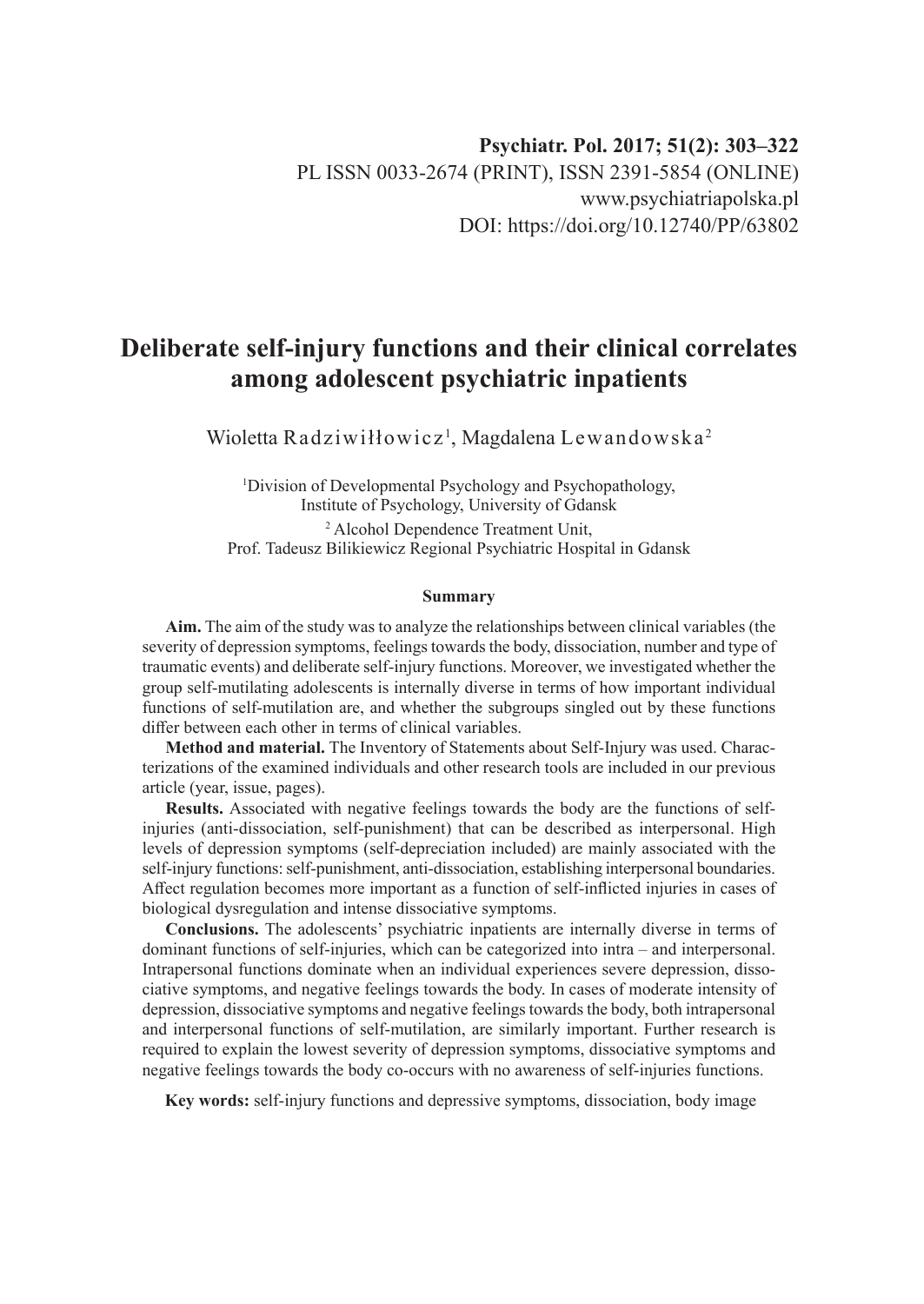#### **Introduction**

An individual can interact with the surrounding reality thanks to a sense of physical boundaries, but also due to a feeling of body integrity. The body is the most fundamental and primary element of the Self, the foundation of a sense of identity, a reflection of emotional states, inner experiences and tensions. Sometimes it becomes an object of concern, care, love, but sometimes also of hate, anxiety, negligence or attack [1, 2]. The experiences of existing in one's body may become distorted at different stages of development, leading to a variety of psychopathological symptoms.

Intentional self-mutilation is commonly perceived as trying to end one's existence, a phenomenon which contradicts an instinct of self-preservation natural for human beings. Is it true, however, that the main objective which a self-injuring individual struggles to achieve is, always and invariably, self-annihilation? As a matter of fact, acts of self-aggression express desires which are quite the opposite. For a self-injurer this is the way to survive at all costs, while at the same time he or she is aware of the risks and costs which self-mutilating behaviors incur. This kind of behavior may therefore play a specific role, adaptive and defensive in nature, and helps the engaged person protect their own Self from disintegration [2, 3]. This adaptive function is endowed upon acts of self-mutilation by being aware of mental anguish stemming from, among other things, traumatic experiences, and perceiving the links between inner tension and the acts themselves. A resulting situation, seemingly paradoxical, is one where inflicting physical pain upon oneself is done in order to obtain the benefits of improving one's mental condition [4]. This proves that apart from the outright destructive image of self-inflicted injuries, they can be seen as a specific desperate attempt to preserve one's inner integrity [5].

As pointed out in the literature on the subject, the functions of self-mutilation are manifold – just as varied as are the separate, individual experiences and subjective affective states that precede the behaviors. For most people, these are associated with particularly stressful, painful experiences which can be traced back to one's childhood period. Babiker and Arnold [2] single out fifteen functions, categorizing them into a few main groups: related to coping and survival; associated with the Self; those that help to handle difficult personal experiences; related to self-punishing and seeing oneself as a victim; those that regulate interpersonal relations. The following are among the most important of these functions, and were described by other researchers as well [4, 6–11]: affect regulation (relieving emotional arousal identified as experiencing tension, fear or anger); focusing the pain (transforming emotional discomfort into physical pain in order to manage it effectively); increasing one's sense of autonomy and control; breaking out of dissociative states and restoring a sense of reality; a chance to take care of oneself; self-punishment (individuals who during their lifetimes were being convinced about their worthlessness or about any other "defect", tend to treat self-injuries as deserved punishment, and self-harm resulting from self-depreciation is not in conflict with internal values, rather it is experienced as egosyntonic); punishing other people and influencing them.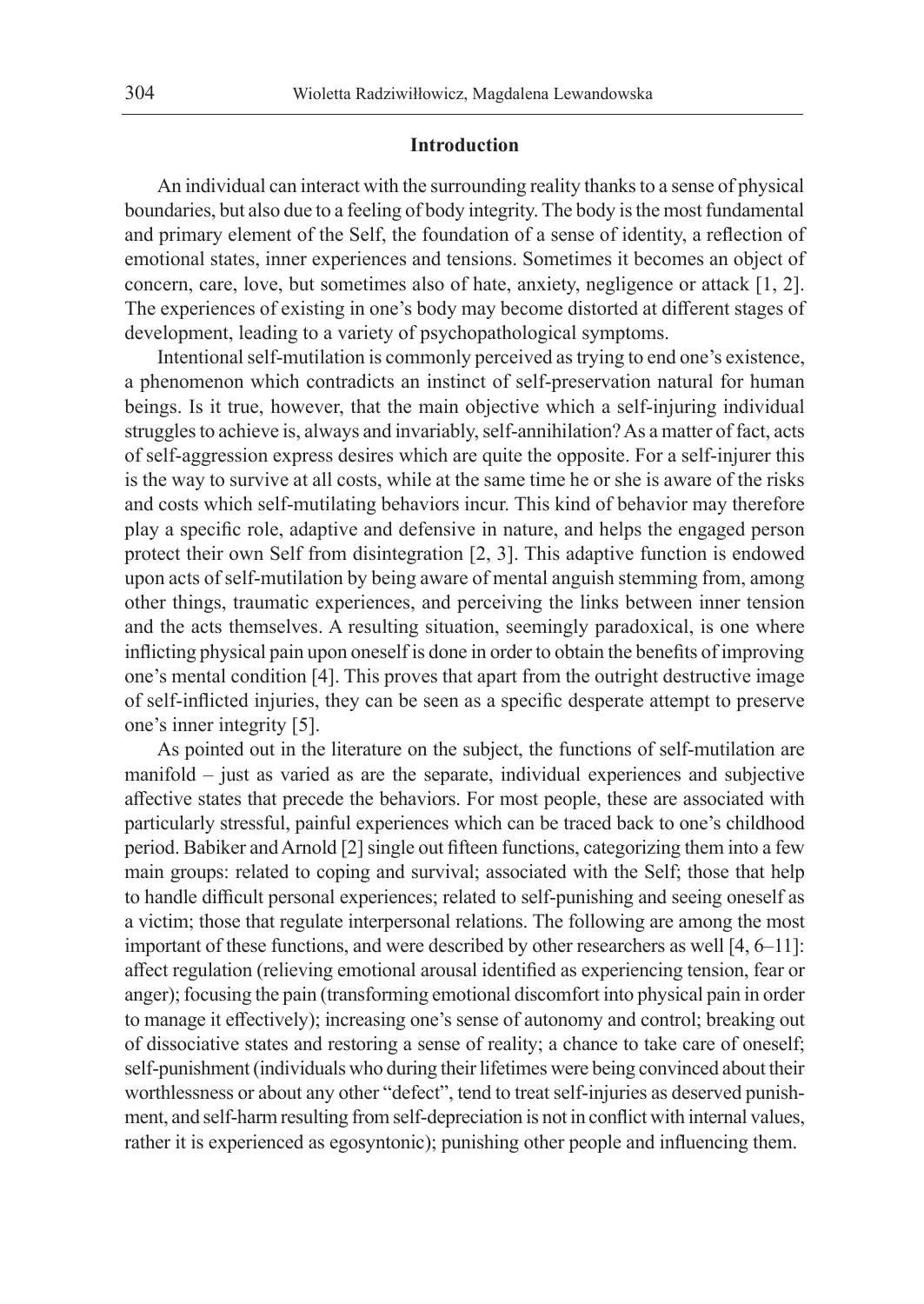Additionally, Babiker and Arnold [2] also mention an important role of selfmutilation in the following processes: expressing one's personal experience in front of oneself; re-enacting trauma; purification; punishing one's oppressor; coping with confusions brought about by one's sexuality. Though the repertoire of functions described by the above-mentioned authors is already broad and varied, we believe the following aspects are also worth discussing: (1) proving group membership (through self-mutilation an individual may identify him – or herself with a popular schoolmate, thus gaining a tool to clarify and define themselves; as much as 65% of teenagers uses the acts of self-mutilation as subjects for discussion with their mates, and nearly 25% performs them in the presence of others [12]); (2) establishing borders (according to the object relations theory, self-mutilating individuals are seen as having a wrong sense of their own Self due to an uncertain and non-secure attachment to their mothers, and subsequent problems with a child's individuation and mental separation from its mother lead to self-injuries, which are supposed to prove that an individual has cut off from the environment and has formed his or her own separate identity [10]); (3) generating excitement (an individual's goal is to produce strong emotions, such as agitation, euphoria or excitement; this function is also associated with affect regulation, but in this case the aim is to trigger emotions that are very strongly manifested in physiological terms and associated with an adrenaline rush); (4) avoiding suicide (the issue of selfmutilation which prevents committing suicide was described in detail by Menninger [13] – he defined self-inflicted injury as a compromise between the desire to live and the desire to die, and called self-injury "a partial suicide"); thanks to self-mutilation the suicide instinct can be focused on only one selected part of the body, so that the organism as a whole can avoid being killed [14].

In the absence of skills with which to develop constructive mechanisms of coping with difficult personal experiences, self-injuring is used instead [14]. It becomes an important part of one's life providing for a variety of needs, and thus it grows to be a habitual behavior, and one hard to break [2].

#### **Purpose of the research**

The aim of our research studies was to analyze the functions of self-injury and their clinical correlates, such as: the severity of depressive symptoms, feelings towards the body, dissociation, and the number and type of traumatic events in life.

The literature on the subject does not present any unambiguous stance on how various self-injury functions correlate with the factors examined in this paper. Therefore, the following research questions were raised: (1) Do any links exist between the examined variables and self-injury functions, and if so – what are they and how strong they are? (2) Is the group of examined self-mutilating adolescents heterogeneous, i.e., internally varied in terms of how important particular self-injury functions are? (3) Do the subgroups singled out by self-injury functions differ from each other in terms of clinical and socio-demographic variables?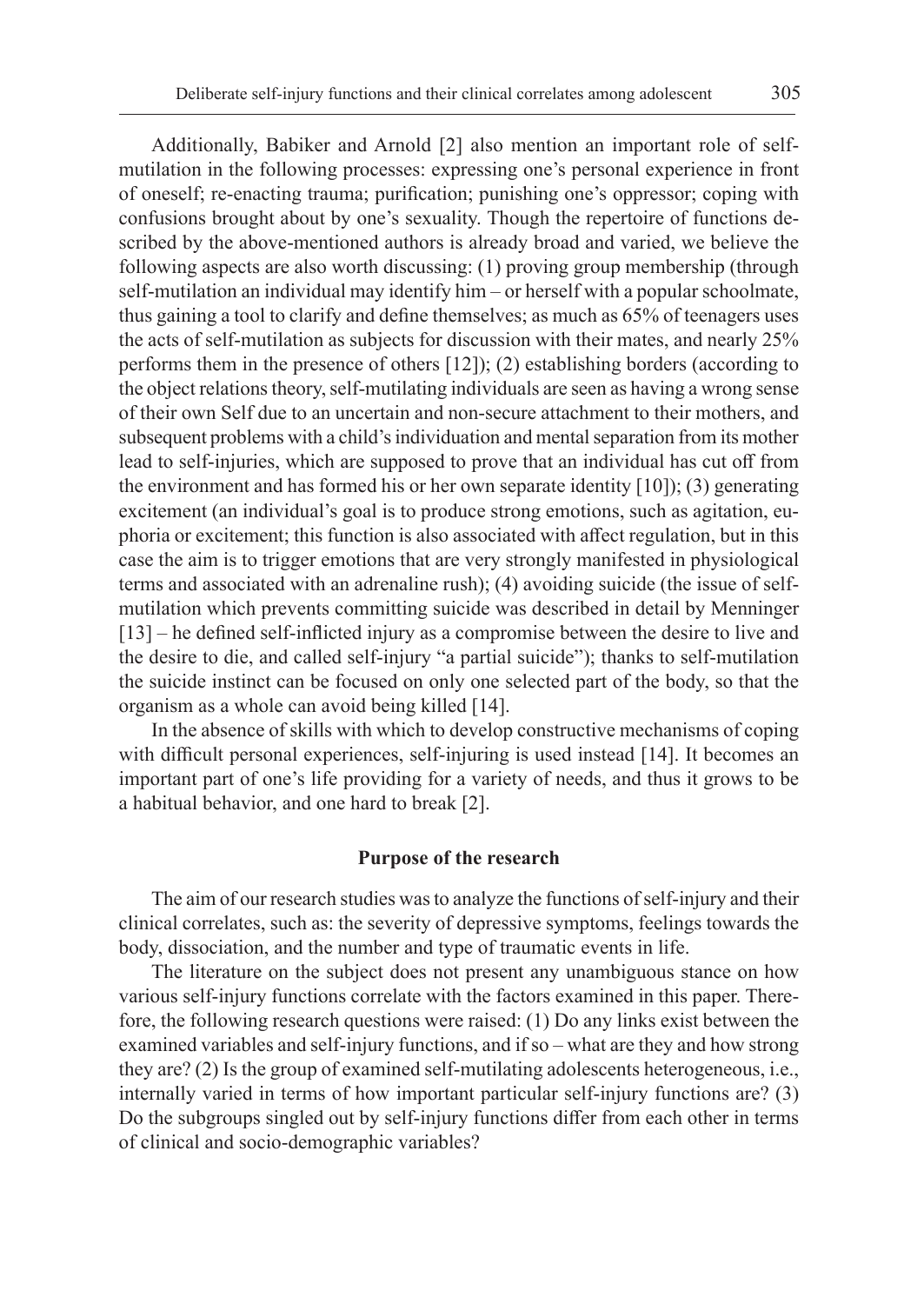### **Participants**

The participants' characteristic is provided in our previous article\* .

## **Research methods**

We used research methods described in the previous article<sup>\*</sup> and the Inventory of Statements about Self-Injury (ISAS) [15] (included in the Appendix), which for the purpose of this study was translated from English into Polish. The reliability analysis indicated a high level of the tool's reliability (Cronbach's alpha was 0.870).

The questionnaire consists of two parts. In the first part, data were collected about the frequency of self-injurious behaviors, their type, "initiation age", experiencing or not experiencing pain during a self-destructive act, whether the wounds are inflicted in solitude or in the presence of others, and how long it takes for a person to feel relief. Examined in the second part were various functions that self-mutilation may potentially serve. Thirteen distinct functions were singled out: affect regulation, items 1, 14, 27; interpersonal boundaries, items 2, 15, 28; self-punishment, items 3, 16, 29; self-care, items 4, 17, 30; anti-dissociation/feeling-generation, items 5, 18, 31; anti-suicide, items 6, 19, 32; sensation seeking, items 7, 20, 33; peer bonding, items 8, 21, 34; interpersonal influence, items 9, 22, 35; toughness, items 10, 23, 36; marking distress, items 11, 24, 37; revenge, items 12, 25, 38; autonomy, items 13, 26, 39.

After examining the psychometric properties of individual subscales and using factor analysis, two main factors were identified and they categorized the functions of self-mutilating acts. The first factor embraces interpersonal functions, and the following are included in this group: establishing interpersonal boundaries, self-care, sensationseeking, establishing peer relations, exerting interpersonal influence, testing the limits of one's toughness, revengement, regaining a sense of autonomy. The second factor gathers intrapersonal functions, such as: affect regulation, self-punishment, breaking out of dissociation, preventing suicide and emphasizing one's suffering. The alpha coefficients were: 0.88 for the interpersonal factor, and 0.80 for the intrapersonal factor, which indicates high consistency in both subgroups.

#### **Results**

The statistical analysis included in our own research uses all clinical variables (the severity of depressive symptoms, feelings towards the body, dissociation, number and type of traumatic events) described in the previous article. To answer the research question about possible mutual relationships between the included clinical variables

Radziwiłłowicz W, Lewandowska M. From traumatic events and dissociation to body image and depression symptoms – in search of self-destruction syndrome in adolescents who engage in nonsuicidal self-injury. Psychiatr. Pol. 2017; 51(2): 283–301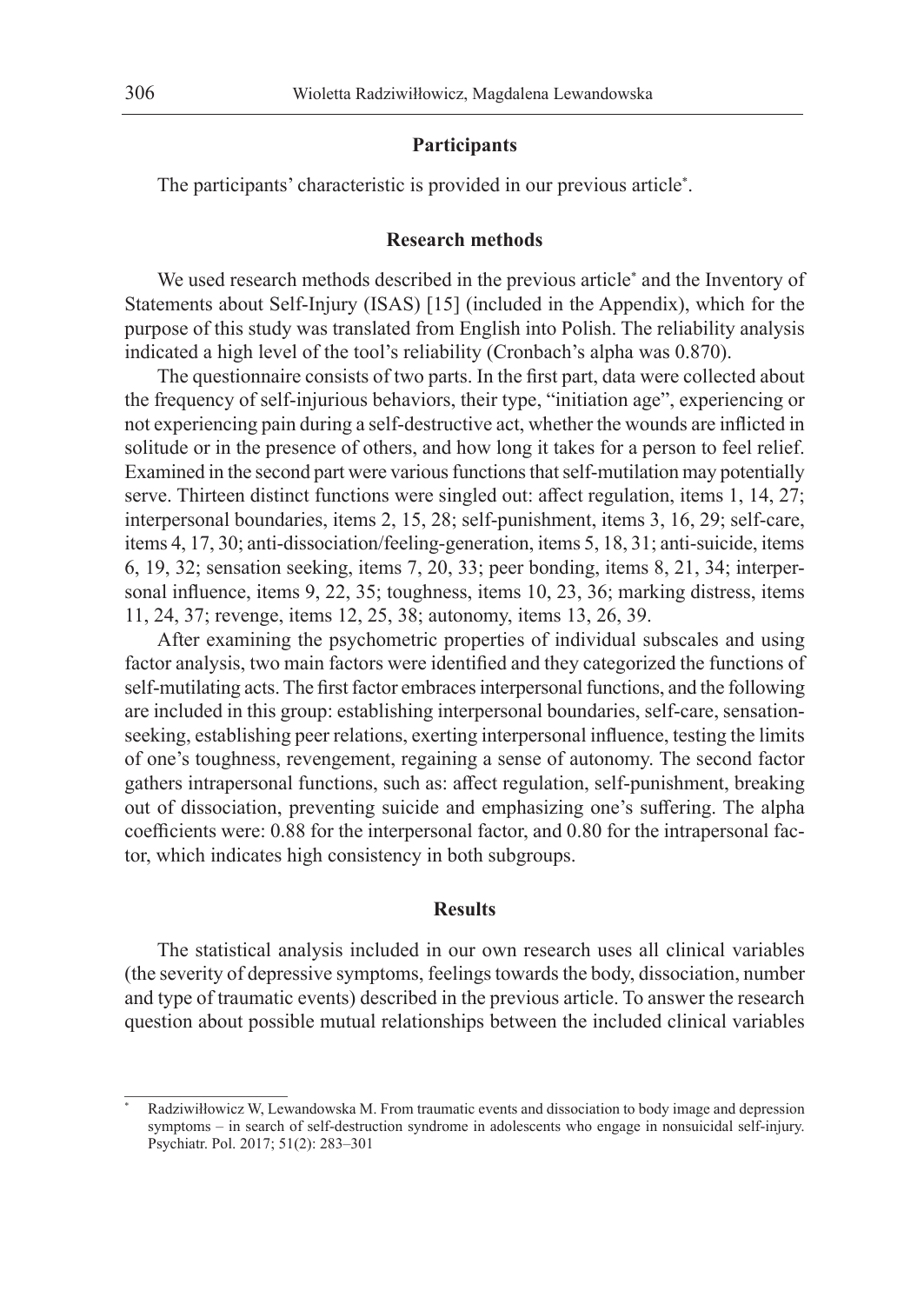and self-injury functions, correlation analysis using Pearson's r coefficients was performed (Tables 1–4).

|                                           | Self-injury functions |               |                               |                     |  |  |  |
|-------------------------------------------|-----------------------|---------------|-------------------------------|---------------------|--|--|--|
| Feelings towards the body                 | Affect<br>regulation  | Interpersonal | Self-punishment<br>boundaries | Anti - dissociation |  |  |  |
| My body makes me happy                    | $-0.346**$            | $-0.298*$     | $-0.341**$                    | $-0.289*$           |  |  |  |
| My body feels alien to me                 | 0.224                 | $0.265*$      | 0.212                         | $0.359**$           |  |  |  |
| My body scares me                         | $0.294*$              | $0.414**$     | $0.429**$                     | $0.412**$           |  |  |  |
| I like my body                            | $-0.370**$            | $-0.314*$     | $-0.441**$                    | $-0.463**$          |  |  |  |
| I feel emotionally attached to my<br>body | $-0.233$              | $-0.218$      | $-0.359**$                    | $-0.334**$          |  |  |  |
| I detest my body                          | 0.237                 | $0.318*$      | $0.388**$                     | $0.391**$           |  |  |  |
| My body worries me                        | 0.249                 | $0.398**$     | $0.259*$                      | $0.459**$           |  |  |  |
| My body shames me                         | 0.206                 | $0.316*$      | $0.344**$                     | $0.318*$            |  |  |  |
| Total                                     | $0.332**$             | $0.376**$     | $0.394**$                     | $0.415**$           |  |  |  |

Table 1. **Relationships between feelings towards the body and self-injury functions**

\* p < 0.05; \*\* p < 0.01

Relationships between feelings towards the body and self-injury functions are described by weak or moderate correlations. Higher levels of negative emotions towards the body, particularly we mean here a sense of dissatisfaction with one's physicality, and feelings of dread, hatred, aversion, anxiety and shame, are associated with the following functions of self-mutilations: establishing interpersonal boundaries, self-punishment, breaking out of dissociative states. Greater frequency of engaging in self-injuring because of its affect-regulating function goes together with more intense emotions of hatred, aversion and dread towards one's physical aspects. More intense feelings of one's body alienness are associated with increased importance of the following self-injury functions: regulating interpersonal boundaries, breaking out of dissociative states. Together with decreasing emotional attachment to and a sense of integrity with one's body, we can observe an increase in self-punishing and antidissociation behaviors.

| Table 2. Relationships between the severity of depressive symptoms and self-injury functions |  |  |
|----------------------------------------------------------------------------------------------|--|--|
|----------------------------------------------------------------------------------------------|--|--|

|                   | Self-injury functions |                             |                 |                     |                     |  |  |  |
|-------------------|-----------------------|-----------------------------|-----------------|---------------------|---------------------|--|--|--|
| Depression        | Affect<br>regulation  | Interpersonal<br>boundaries | Self-punishment | Anti - dissociation | Marking<br>distress |  |  |  |
| Dysphoria         | 0.248                 | $0.357**$                   | $0.343**$       | 0.253               | $0.316**$           |  |  |  |
| Self-depreciation | $0.319*$              | $0.417**$                   | $0.399**$       | $0.495**$           | 0.224               |  |  |  |
| Social problems   | $0.348**$             | 0.175                       | $0.293*$        | 0.171               | 0.142               |  |  |  |

*table continued on the next page*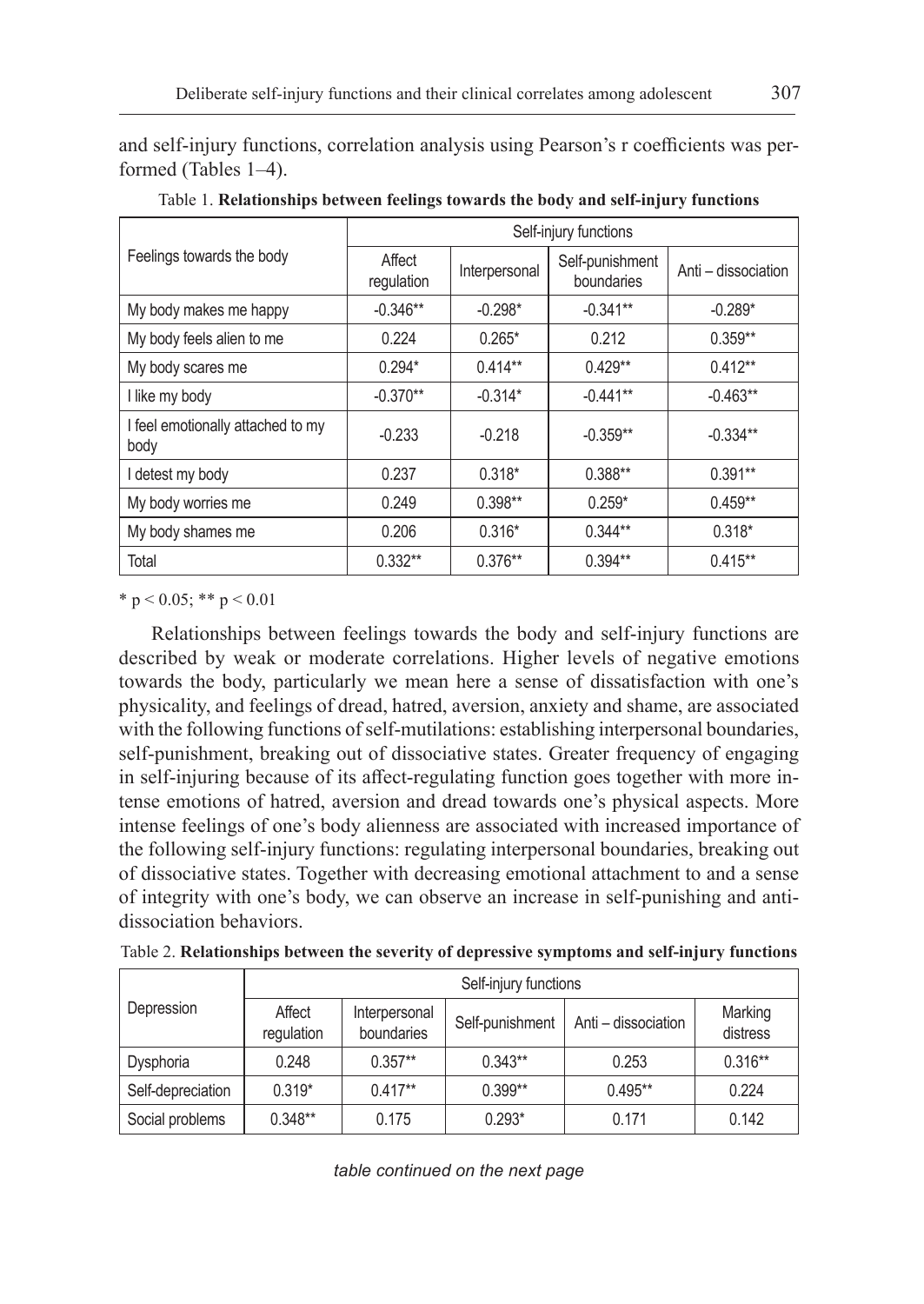| Biological<br>dysregulation | $0.410**$ | $0.306*$  | 0.343*    | $0.326*$  | 0.09  |
|-----------------------------|-----------|-----------|-----------|-----------|-------|
| Total                       | $0.353**$ | $0.375**$ | $0.381**$ | $0.394**$ | 0.198 |

\* p < 0.05; \*\* p < 0.01

The correlations between the severity of depression and self-injury functions are low or moderate. The severity of depressive symptoms (including self-depreciation and biological dysregulation) correlates with greater importance of the following self-injury functions: affect regulation, establishing interpersonal boundaries, selfpunishment, breaking out of dissociative states. More intense dysphoria is associated with more frequent engaging in self-mutilation in order to establish interpersonal boundaries, punish oneself and emphasize one's suffering. Depression manifested in social problems is, in turn, significantly linked only with affect regulation and self-punishment.

|                     | Self-injury functions |                             |                     |              |           |  |  |  |
|---------------------|-----------------------|-----------------------------|---------------------|--------------|-----------|--|--|--|
| <b>Dissociation</b> | Affect<br>regulation  | Interpersonal<br>boundaries | Anti – dissociation | Peer bonding | Toughness |  |  |  |
| Vitality            | $0.332**$             | $0.379**$                   | $0.347**$           | $-0.292*$    | $-0.272*$ |  |  |  |
| Activity            | $0.327*$              | 0.118                       | $0.291*$            | $-0.23$      | $-0.091$  |  |  |  |
| Consistency         | $0.386**$             | $0.322*$                    | 0.23                | $-0.330**$   | $-0.283*$ |  |  |  |
| Demarcation         | $0.353**$             | $0.416**$                   | $0.364**$           | $-0.295*$    | $-0.131$  |  |  |  |
| Identity            | 0.219                 | $0.388**$                   | 0.221               | $-0.183$     | $-0.121$  |  |  |  |
| Total               | $0.387**$             | $0.381**$                   | $0.340**$           | $-0.320*$    | $-0.227$  |  |  |  |

Table 3. **Relationships between dissociation and self-injury functions**

\* p < 0.05; \*\* p < 0.01

Dissociation and self-injury functions are weakly or moderately correlated. More intense dissociation, generally, but also particularly in demarcation and vitality of the Self, are associated with using self-destructive behavior in order to regulate one's affect, emphasize interpersonal boundaries and break out of dissociative states. Selfmutilation among individuals suffering from stronger disturbances in the integrity of the Self is more often aimed at establishing and regulating interpersonal borders, and less often done to emphasize one's toughness or to tighten peer relations. When vitality and demarcation of the Self are dysfunctional, a negative correlation is observed with the peer bonding function of self-injuries. Lowered vitality of the Self is also linked with reduced need to emphasize one's toughness through self-mutilation. Next, affect regulation and breaking out of dissociative states become more important functions of self-injuries when experiencing the activity of the Self is distorted. When disturbances within one's identity intensify, an individual is more likely to use self-mutilation to separate him – or herself from others.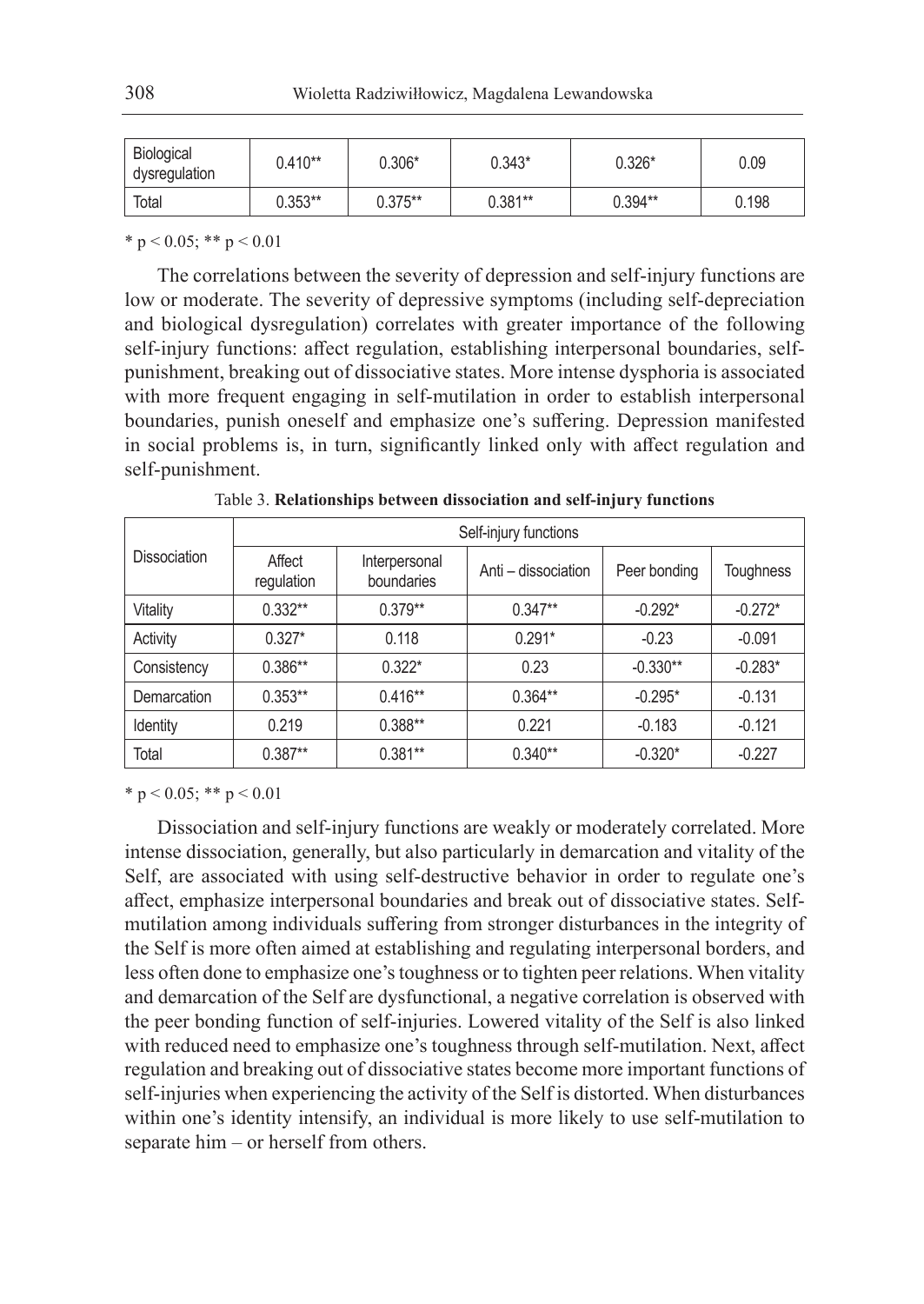| Self-injury functions | Negative life events          |                                   |              |                 |  |  |  |
|-----------------------|-------------------------------|-----------------------------------|--------------|-----------------|--|--|--|
|                       | Suicide attempt in the family | Loss (death) of<br>a close person | Sexual abuse | Sexual violence |  |  |  |
| Affect regulation     | $-0.260*$                     | $-0.257*$                         | $-0.034$     | 0.082           |  |  |  |
| Self-punishment       | 0.022                         | $-0.380**$                        | 0.01         | 0.122           |  |  |  |
| Anti-dissociation     | 0.134                         | $-0.305*$                         | $-0.132$     | $-0.012$        |  |  |  |
| Sensation seeking     | 0.09                          | 0.059                             | $-0.238$     | $-0.258*$       |  |  |  |
| Peer relations        | 0.104                         | 0.036                             | $-0.325*$    | $-0.247$        |  |  |  |

Table 4. **Relationships between self-injury functions and negative life events**

 $*$  p < 0.05; \*\* p < 0.01

Significant correlation values between self-injury functions and several negative life events are low or moderate. The higher the frequency of suicide attempts in the family, the less likely an individual is to undertake self-injuring behavior in order to regulate one's affect. When the number of experiences of losing a close person increases, the following self-injury functions are less likely to occur: breaking out of dissociative states, self-punishing, affect regulation. Among individuals suffering from sexual abuse, self-injuries done in order to establish peer relations are less frequent. Among those who experienced sexual violence, the sensation seeking function of self-inflicted injuries is less important.

# **Cluster analysis – data grouped by self-injury functions**

In order to answers the second research question, Ward's hierarchical cluster analysis was carried out, using the Euclidean distance. Three clusters were identified as a result. They summarize the characteristics of three different groups of self-destructive persons who vary in terms of how important particular self-injury functions are (Table 5).

| Self-injury functions          | Clusters       | Ν  | Χ    | <b>SD</b> | F     | р      |
|--------------------------------|----------------|----|------|-----------|-------|--------|
| 1. Affect regulation           |                | 35 | 4.54 | 1.50      |       |        |
|                                | $\overline{2}$ | 13 | 2.46 | 1.51      | 8.997 | 0.0001 |
|                                | 3              | 12 | 3.58 | 1.68      |       |        |
|                                | Total          | 60 | 3.90 | 1.73      |       |        |
| 2. Interpersonal<br>boundaries |                | 35 | 1.77 | 1.82      |       |        |
|                                | $\mathfrak{p}$ | 13 | 0.15 | 0.38      | 8.256 |        |
|                                | 3              | 12 | 2.67 | 1.67      |       | 0.0001 |
|                                | Total          | 60 | 1.60 | 1.78      |       |        |

Table 5. **Descriptive statistics for clusters of self-injury functions**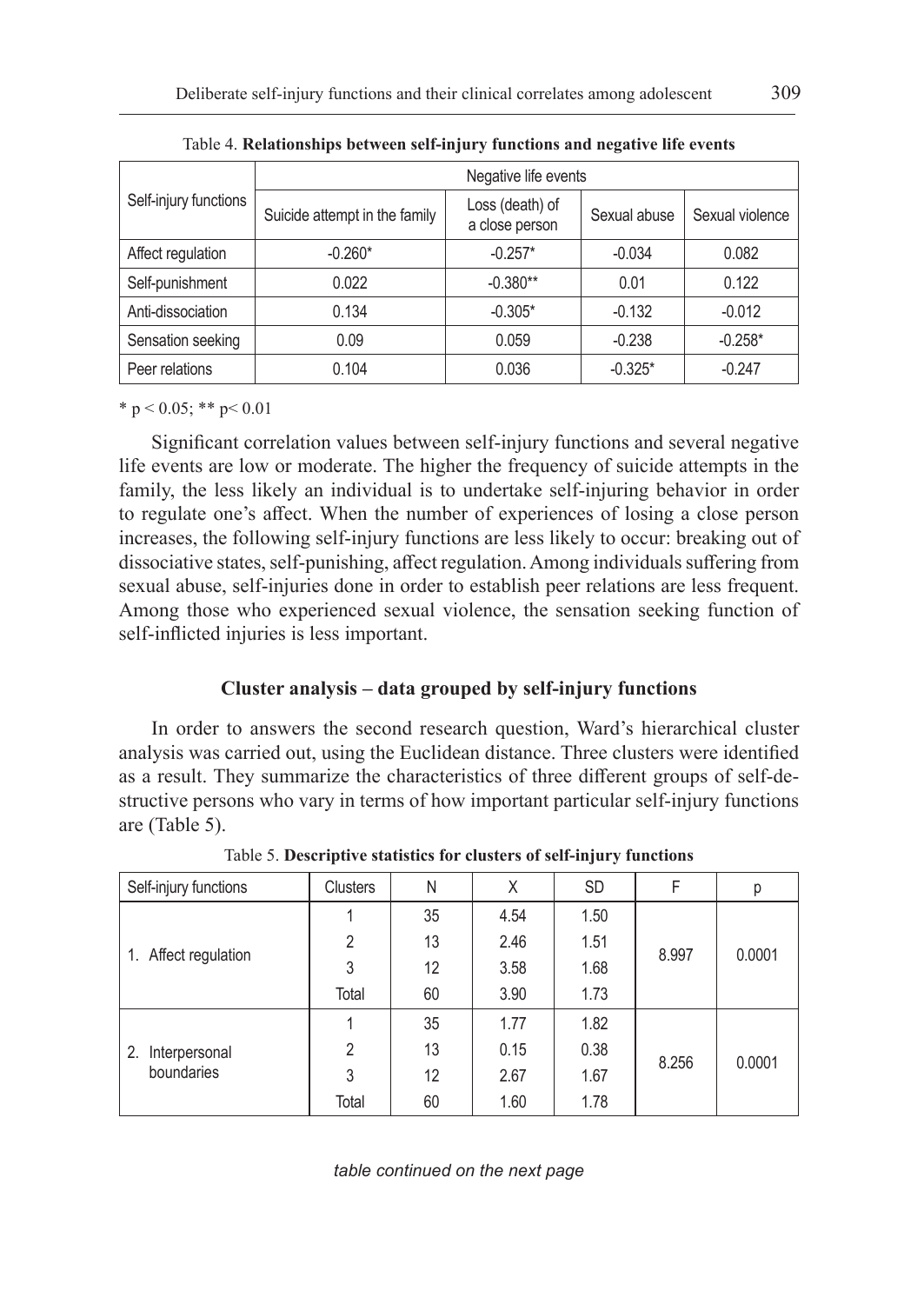|                            | 1              | 35 | 3.80 | 1.982 |        |        |
|----------------------------|----------------|----|------|-------|--------|--------|
|                            | $\overline{2}$ | 13 | 1.23 | 1.013 | 9.755  | 0.0001 |
| 3. Self-punishment         | 3              | 12 | 3.08 | 1.832 |        |        |
|                            | Total          | 60 | 3.10 | 2.039 |        |        |
|                            | 1              | 35 | 2.69 | 1.022 |        |        |
|                            | $\overline{2}$ | 13 | 0.69 | 0.751 | 25.192 |        |
| 4. Self-care               | 3              | 12 | 3.75 | 1.603 |        | 0.0001 |
|                            | Total          | 60 | 2.47 | 1.501 |        |        |
|                            | $\mathbf{1}$   | 35 | 3.34 | 1.662 |        |        |
|                            | 2              | 13 | 1.38 | 1.502 |        |        |
| 5. Anti-dissociation       | 3              | 12 | 3.92 | 2.065 | 8.158  | 0.0001 |
|                            | Total          | 60 | 3.03 | 1.913 |        |        |
|                            | $\mathbf{1}$   | 35 | 3.57 | 1.883 |        |        |
|                            | 2              | 13 | 1.69 | 1.797 |        |        |
| 6. Anti-suicide            | 3              | 12 | 2.75 | 1.865 | 4.963  | 0.01   |
|                            | Total          | 60 | 3.00 | 1.983 |        |        |
|                            | 1              | 35 | 1.00 | 1.260 |        |        |
|                            | 2              | 13 | 0.54 | 0.967 |        |        |
| 7. Sensation seeking       | 3              | 12 | 2.08 | 1.881 | 4.388  | 0.02   |
|                            | Total          | 60 | 1.12 | 1.427 |        |        |
|                            | 1              | 35 | 0.40 | 0.775 |        |        |
|                            | $\overline{2}$ | 13 | 0.77 | 1.536 |        |        |
| 8. Peer bonding            | 3              | 12 | 3.50 | 1.931 | 27.86  | 0.0001 |
|                            | Total          | 60 | 1.20 | 1.734 |        |        |
|                            | 1              | 35 | 1.57 | 1.501 |        |        |
|                            | $\overline{2}$ | 13 | 1.23 | 1.691 |        |        |
| 9. Interpersonal influence | 3              | 12 | 4.08 | 1.782 | 12.942 | 0.0001 |
|                            | Total          | 60 | 2.00 | 1.896 |        |        |
|                            | 1              | 35 | 1.40 | 1.397 |        |        |
|                            | $\overline{2}$ | 13 | 1.08 | 1.115 |        |        |
| 10. Toughness              | 3              | 12 | 5.00 | 1.595 | 34.29  | 0.0001 |
|                            | Total          | 60 | 2.05 | 2.020 |        |        |
|                            | 1              | 35 | 3.29 | 1.856 |        |        |
|                            | $\overline{2}$ | 13 | 1.31 | 1.251 |        |        |
| 11. Marking distress       | 3              | 12 | 4.33 | 1.670 | 10.462 | 0.0001 |
|                            | Total          | 60 | 3.07 | 1.965 |        |        |

*table continued on the next page*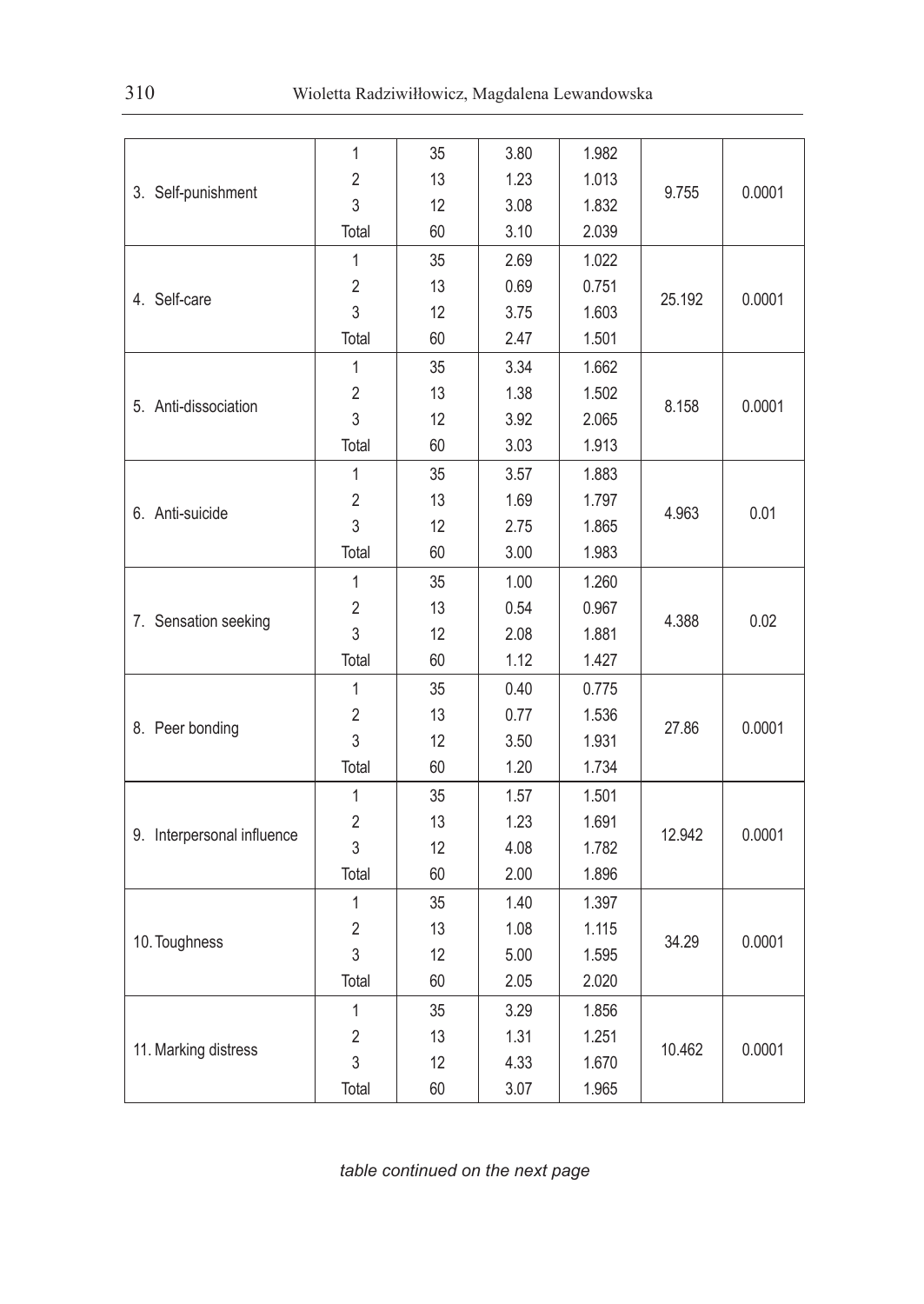| 12. Revenge  |                | 35 | 0.49 | 0.951 |        |        |
|--------------|----------------|----|------|-------|--------|--------|
|              | $\overline{2}$ | 13 | 0.38 | 0.650 |        |        |
|              | 3              | 12 | 3.75 | 2.137 | 34.475 | 0.0001 |
|              | Total          | 60 | 1.12 | 1.795 |        |        |
| 13. Autonomy |                | 35 | 1.23 | 1.592 |        |        |
|              | $\overline{2}$ | 13 | 0.15 | 0.376 |        |        |
|              | 3              | 12 | 3.75 | 1.215 | 23.784 | 0.0001 |
|              | Total          | 60 | 1.50 | 1.799 |        |        |

After comparing the means using Tukey's b test, it was possible to clearly define the qualities of clusters previously singled out. The following table compiles the means for various self-injury functions broken down by the clusters (Table 6).

|                          | Means for groups in homogeneous subsets |           |           |  |  |  |
|--------------------------|-----------------------------------------|-----------|-----------|--|--|--|
| Self-injury functions    | Cluster 1                               | Cluster 2 | Cluster 3 |  |  |  |
| Affect regulation        |                                         |           |           |  |  |  |
| Interpersonal boundaries |                                         |           |           |  |  |  |
| Self-punishment          |                                         |           |           |  |  |  |
| Self-care                |                                         |           |           |  |  |  |
| Anti-dissociation        |                                         |           |           |  |  |  |
| Anti-suicide             |                                         |           |           |  |  |  |
| Sensation seeking        |                                         |           |           |  |  |  |
| Peer bonding             |                                         |           |           |  |  |  |
| Interpersonal influence  |                                         |           |           |  |  |  |
| Toughness                |                                         |           |           |  |  |  |
| Revenge                  |                                         |           |           |  |  |  |
| Autonomy                 |                                         |           |           |  |  |  |

Table 6. **Comparison of the means for self-injury functions, by three clusters**

↑ the mean is higher than for the other two clusters; ↓ the mean is lower than for the other two clusters; (–) the mean is on an average level

The results show that individuals falling into the first cluster  $(N = 35)$  most often indicated affect regulation, self-punishment and preventing suicide as the reasons behind their engaging in self-destructive behaviors. On the other hand, the peer bonding function was less often mentioned as important. Those falling into the second category  $(N = 13)$  are distinct in that all the functions, save for peer bonding, were equally unimportant. Those in the third cluster  $(N = 12)$  deemed almost all of the functions important – with the exceptions of affect regulation, self-punishment and preventing suicide.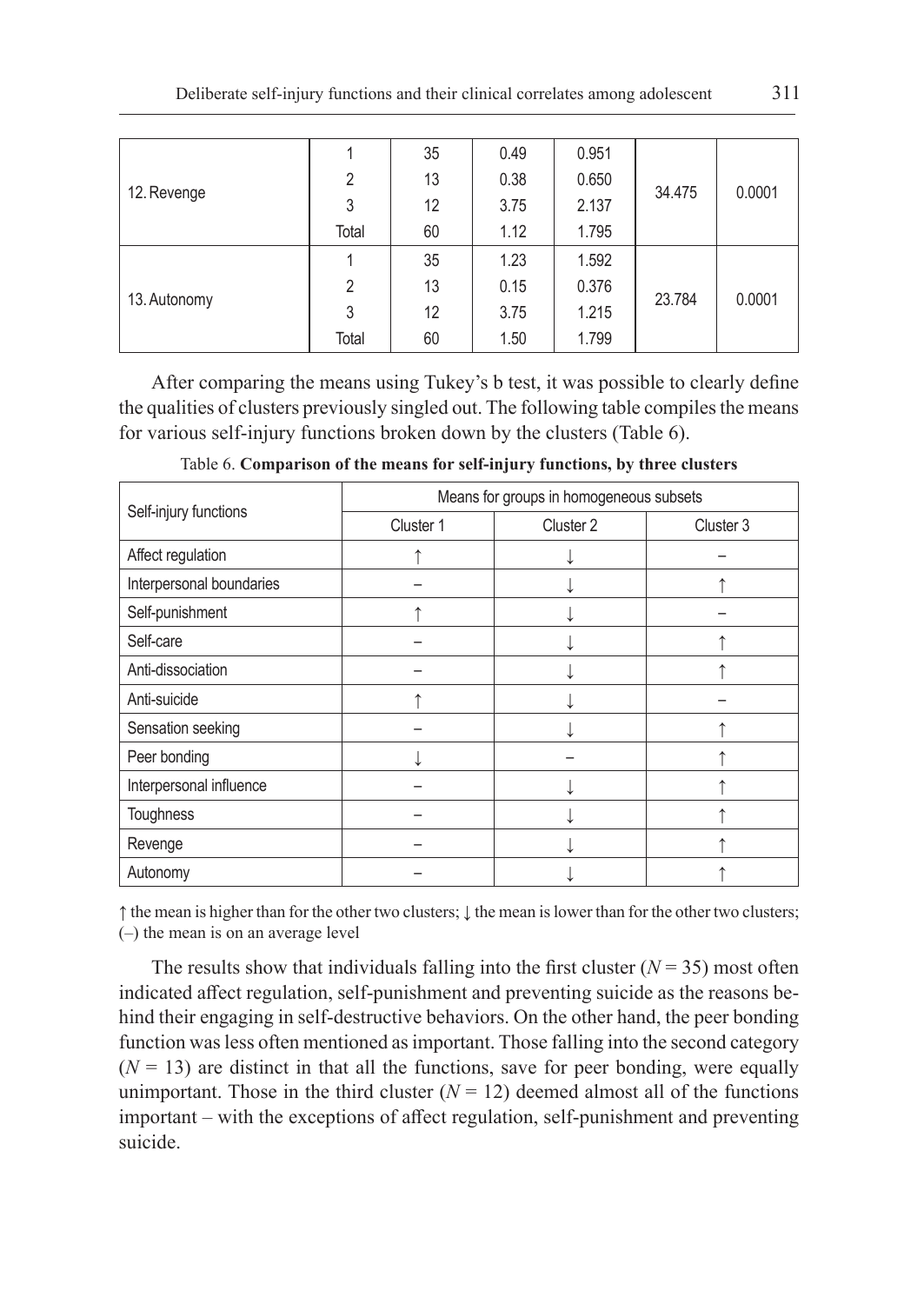## **Analysis of clusters in terms of clinical variables**

In order to characterize individual clusters in terms of clinical variables, i.e., emotions towards the body, the severity of depressive symptoms, dissociation and negative life events, a one-way ANOVA was performed. As revealed by the analysis, the intensity of some of the clinical variables is significantly different  $(p < 0.05)$  between the three clusters. The table below presents the results in detail (Table 7).

| Variables                    |                                                          | Cluster 1 (X, SD) | Cluster 2 (X, SD) | Cluster 3 (X, SD) |
|------------------------------|----------------------------------------------------------|-------------------|-------------------|-------------------|
| Feelings towards the<br>body | Negative feelings<br>towards the body<br>(general score) | 26.89 (10.91)     | 16.00 (9.87)      | 21.92 (11.22)     |
|                              | Dysphoria                                                | 4.97(2.57)        | 2.23(1.92)        | 3.83(3.27)        |
|                              | Self-depreciation                                        | 8.14(3.35)        | 4.62(2.84)        | 7.17(4.02)        |
| Depression                   | Social problems                                          | 3.23(2.00)        | 1.00(0.97)        | 1.42(1.24)        |
|                              | Biological<br>dysregulation                              | 3.66(1.63)        | 1.69(1.24)        | 2.17(1.94)        |
|                              | Severity of depression<br>(general score)                | 23.51 (8.41)      | 11.92 (6.89)      | 17.00 (10.82)     |
|                              | Vitality of the Self                                     | 10.89 (6.38)      | 4.85(4.24)        | 6.50(6.32)        |
|                              | Activity of the Self                                     | 7.09 (5.29)       | 2.23(1.52)        | 3.33(3.23)        |
| Dissociation                 | Consistency of the<br>Self                               | 10.83 (7.20)      | 4.77(4.51)        | 5.50(5.10)        |
|                              | Demarcation of the<br>Self                               | 6.43(5.07)        | 2.31(2.56)        | 3.92(3.18)        |
|                              | Severity of<br>dissociation (general<br>score)           | 42.57 (24.49)     | 19.46 (16.17)     | 24.75 (18.76)     |

Table 7. **Comparing means for clinical variables, by three clusters**

↑ the mean is higher than for the other two clusters; ↓ the mean is lower than for the other two clusters; (–) the mean is on an average level

To sum up, after the analysis was carried out to examine the differences between clinical variables in three separate clusters, we concluded that the participants falling into various clusters differ among themselves in terms of clinical variables and dominant functions of self-mutilations. In patients from the first cluster prevail intrapersonal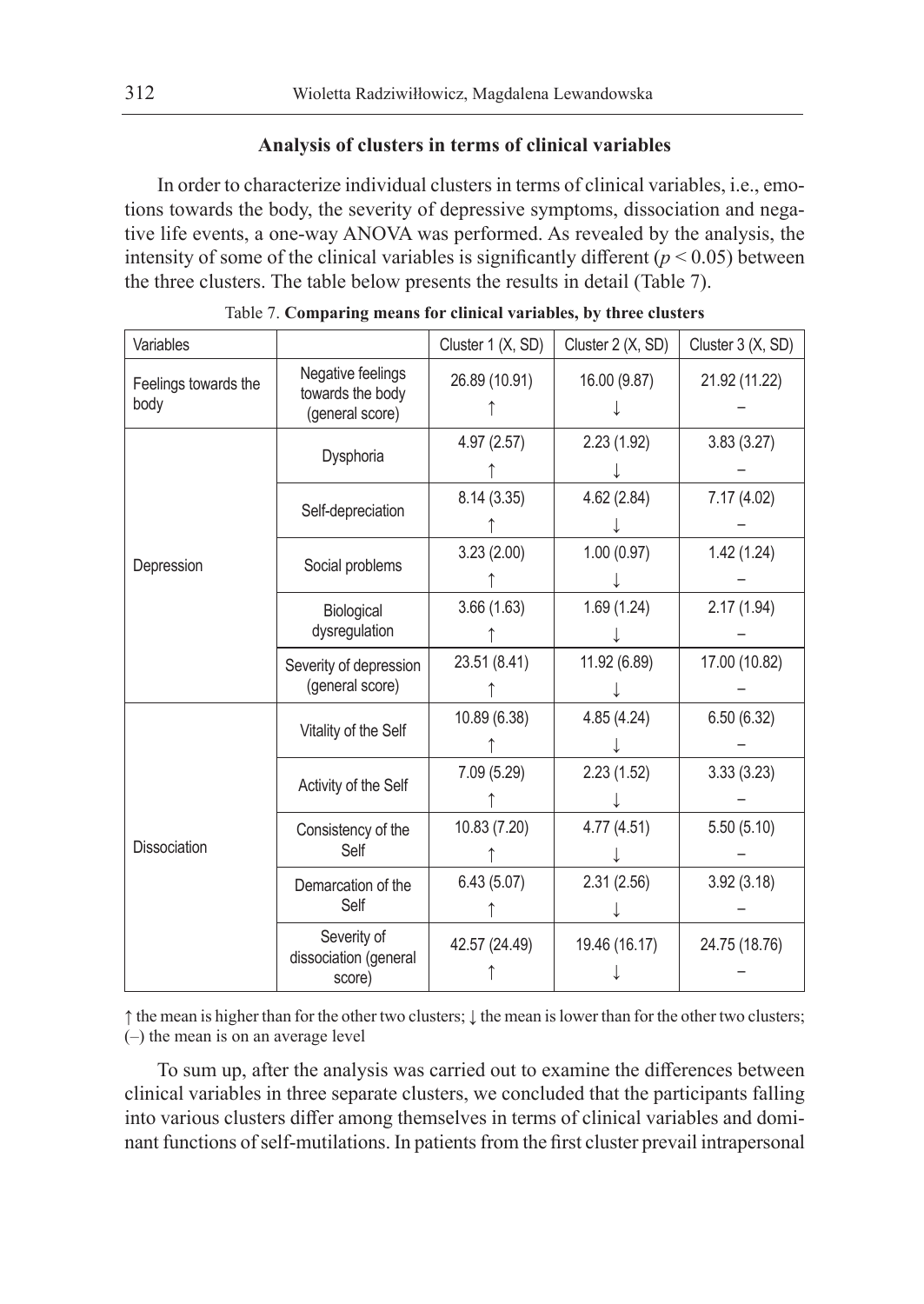functions, very high levels of depression, dissociation and negative emotions towards the body. Persons falling into the second cluster declare that they find neither intrapersonal nor interpersonal functions important, and do not mention them as motives behind their self-destructive behaviors. At the same time they demonstrate the lowest levels of depression, dissociation and negative emotions towards the body. Finally, the patients from the third cluster regard intra – and interpersonal functions equally important for their self-destructive regulation, and they manifest average levels of depressive symptoms, dissociation and negative body attitudes (which ranks them in between the two other groups).

In order to answer the second part of the third research question, an analysis using a  $\chi^2$  test was carried out. This was done to obtain descriptive data for individual clusters in terms of socio-demographic variables. The results indicate no differences between the clusters in this respect.

#### **Discussion**

The purpose of this research was to examine whether there are significant differences in the severity of depressive symptoms, dissociation, perceiving one's physicality and the experienced traumas between adolescent inpatients divided according to the dominant functions of self-mutilation. The figure below illustrates the strongest links between self-injury functions (the middle row) and examined clinical variables (Figure 1).



Figure 1. **The strongest links between self-injury functions and examined clinical variables**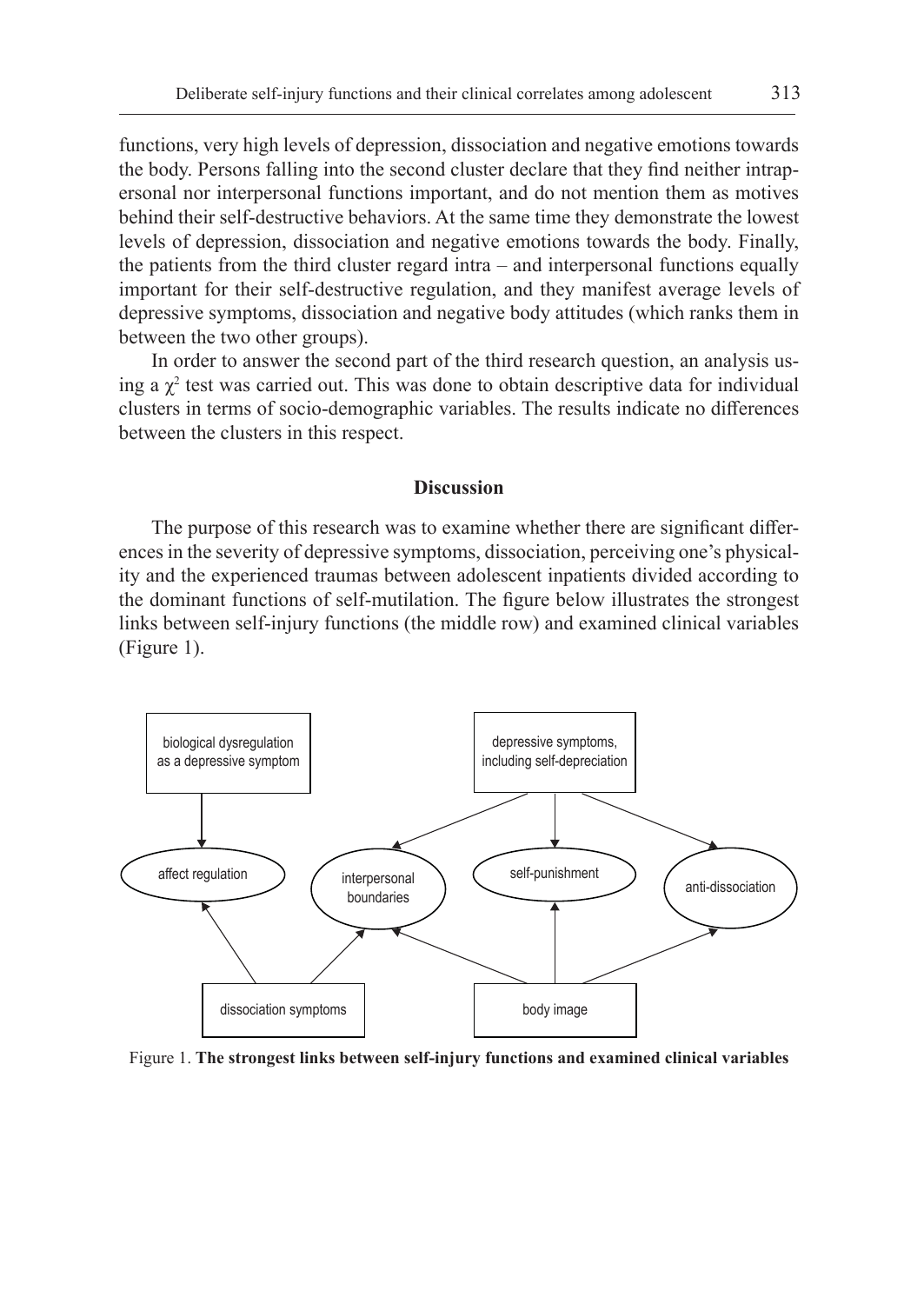Relationships between how intense negative emotions towards one's body are and how important specific functions of self-mutilations appear to be indicate that mainly these functions of self-mutilations that we called intrapersonal (breaking out of dissociative states and self-punishment) are associated with negative body attitudes. Because of dissociative states, an individual feels detached from his or her feelings and sensations – this can lead to undertaking self-aggressive behaviors in order to satisfy the need to generate emotions, and to escape the feeling of psychological lifelessness [16]. This specific numbness can also refer to (or be transferred to) how one's bodily aspects are experienced, thus causing a feeling of the body alienness, which consequently can induce feelings of anxiety or even dread. The very same feelings can arise when a sense of being one with the body is loosened, and receiving sensations from the body is limited (no longer providing a means of contact with the world around it). The fact that the self-punishing function strongly correlates with aversion and dread towards the body can be explained in the following way: an individual regards him – or herself as deserving of condemnation and punishment (the nagging "guilty Self"), therefore harming own body feels like something wellearned [2]. In the process of long-term reinforcing these behaviors and destructive thoughts about oneself, the attacked body also becomes an unwanted, hostile object, and mistreating it seems perfectly justified.

Also the function we called establishing interpersonal boundaries is associated with a greater intensity of negative feelings towards the body, particularly anxiety and dread. Whoever engages in self-injuring behaviors because of poor sense of separateness and the need to create borders between oneself and the others, may do so due to profound disorders in experiencing one's own individual identity [10]. If this is the case, and if the body feels more like a part of the reality rather than a coherent element of an individual's identity, the feelings of anxiety or terror in relation to the body suddenly become most real phenomena.

The study also revealed strong links between self-injury functions and the severity of depressive symptoms among the participants [17–21]. The symptoms co-exist with an increased importance of intrapersonal functions of self-destructive behaviors. Particularly severe depression was observed in persons for whom the dominant functions of self-mutilations were: affect regulation, self-punishment, and breaking out of dissociative states. More intense self-depreciation also makes an individual more likely to engage in self-punishing (the need to punish oneself because of self-hate and deserved lack of love), and in breaking out of dissociative states (separating oneself from unpleasant thoughts about oneself and focusing on action makes the pain easier to endure) [7]. To a lesser degree self-depreciation is associated with destructive affect regulation (willingness to get rid of inner tension and anxiety associated with malicious thoughts about oneself).

Even weaker links were found between marking distress and the intensity of dysphoric mood. An individual struggling to ease psychological discomfort uses self-mutilation to transform it into physical suffering – this concentrated mark of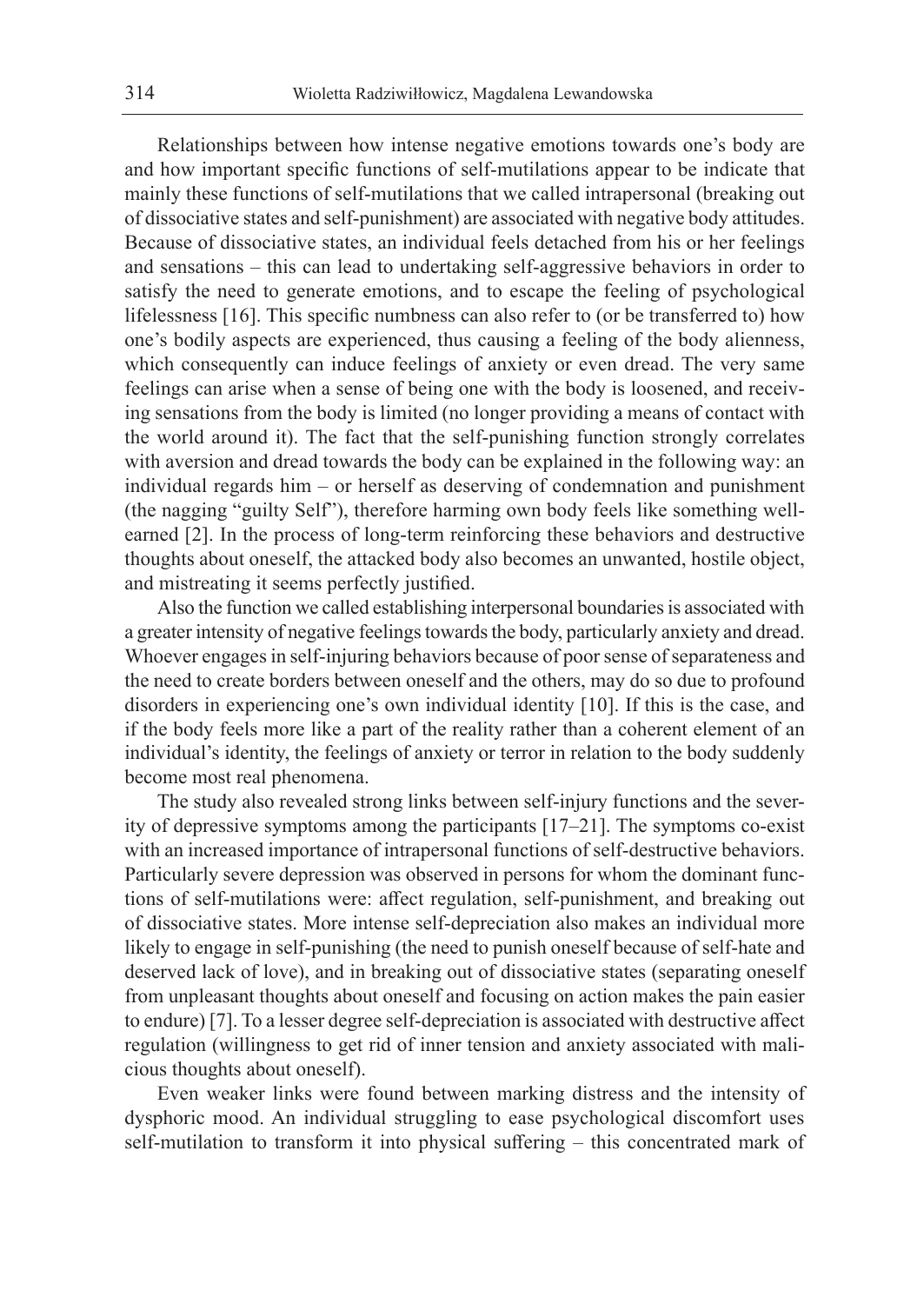inner torment is easier to bring under control [2]. Therefore it can be argued that a self-injuring adolescent whose depression manifests as dysphoria tries to suppress it through exchanging unpleasant feelings (of weepiness, oversensitivity, loneliness) for physical pain.

As for the relationships between dissociation and self-injury functions, we concluded that the greater derealization, the more likely an individual is to self-mutilate in order to regulate his or her affect and to establish interpersonal boundaries (to a lesser extent – in order to form peer relations and restore the capacity to feel emotions). Self-inflicted injuries whose goal is to regulate emotions may cause dissociative states within experiencing one's vitality, consistency and identity, but also the opposite may be true – self-mutilations can be an effective way to break out of these states. This is evidenced by research studies that report higher levels of dissociation in self-mutilating women [22]. Self-injuring acts interrupt the state of depersonalization, and at the same time one's perception of reality and sensations coming from the body become clear again [2]. We can therefore argue that more intense dissociative states within all five dimensions (vitality, activity, consistency, demarcation and identity) occur more often in persons using the mechanism of destructive affect regulation to single-handedly take control over unpleasant feelings of inner emptiness.

Higher levels of dissociation are also associated with a lower importance of the peer bonding function and a greater importance of the establishing interpersonal boundaries function. It can mean that individuals experiencing feelings of separateness, numbness and weakened vitality do not inflict injuries upon themselves in order to create bonds with their peers, since they are focused on emphasizing their own integrity. This is why the establishing interpersonal boundaries function goes together with greater disturbances in one's sense of identity. Patients for whom this function seems essential to their destructive self-regulation must create well-defined boundaries between themselves and other people in order to fortify the already weakened sense the identity.

Moving on to discussing relationships between biological dysregulation (sleeping disorders, appetite disorders, chronic fatigue etc.) as a depressive symptom and selfinjuries done for the sake of affect regulation, let us consider how the three systems that become disrupted in depression interact: one's nervous, immune and endocrine system. They form a functional entity and play an integrating role in the process of maintaining homeostasis of the organism. The activation of one's immune system is the mechanism responsible for releasing cytokines which have been produced by the immune system cells [23]. In depression, the released cytokines alter brain functions, affecting sleep patterns, appetite, cognitive functions and the activity of the LHPA axis (limbic – hypothalamic – pituitary – adrenal axis). In explaining depressive dysregulation, contemporary pathogenic models rely on two interpretations: the monoamine hypothesis, which emphasizes dysfunctional neurotransmission (both serotonergic and noradrenergic); and the related psychoneuroendocrine hypothesis, which describes the malfunction of the LHPA axis. Yet another mechanism is the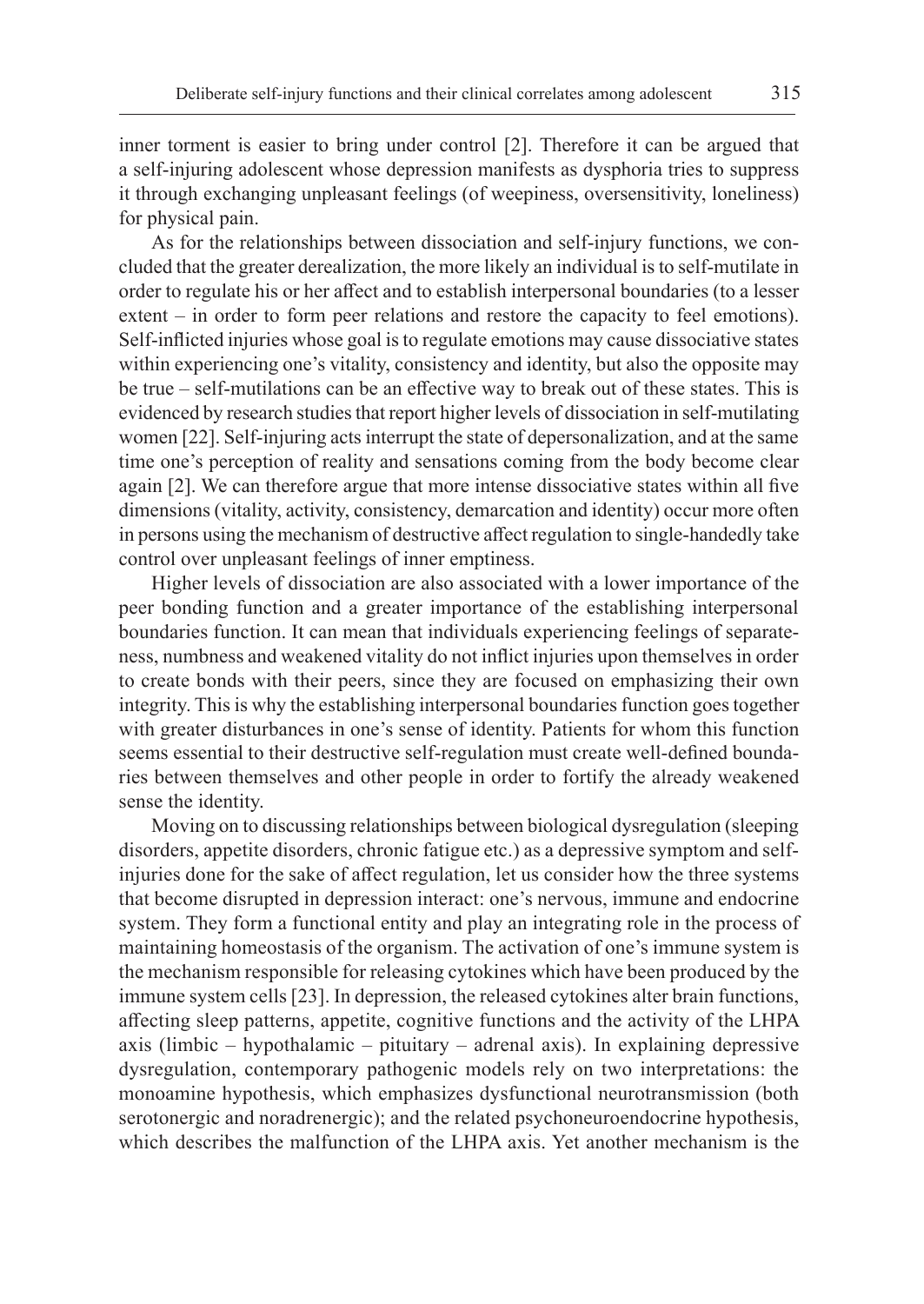secretion of opioid peptides (beta-endorphines), which is directly involved in the process of self-injuring. This peptide acts as a painkiller and a mood enhancer (by reducing negative affect) [6, 10]. Therefore, it is not unlikely that depressive symptoms (including biological dysregulation) as well as self-injuries share a part of their neurobiochemical basis – self-mutilations would use this common mechanism to regulate affect, and at the same time this regulating function would reinforce selfmutilation. The goal here is to protect an individual from negative emotions, similarly to the mechanism used to cope with depression or to relieve the frustration arising from biological dysregulation.

The analysis also revealed links between particular negative life events and other clinical variables. Experiencing sexual violence lessens the need to involve in selfdamaging behaviors with a view to sensation seeking. It can be theorized that the memories of sexual violence were pushed down into unconsciousness. Strong experiences that these traumatic events involve had to become unavailable to the psyche, or else an individual's life would become disrupted. For this reason a person may not wish to harm him – or herself for the purpose of generating emotions: together with positive feelings, the unpleasant ones could be brought to the fore – the emotions associated with traumatic experiences and difficult to withstand. Past experiences of sexual abuse co-occur, on the other hand, with smaller importance of the establishing relationships with others function of self-injuries. This may indicate that a self-mutilating adolescent wants to focus on inner, intrapsychical needs, not on regulating his or her relations with the environment. Next, the more frequent episodes of losing a close person, the lower the tendency to engage in self-aggressive behavior in order to break out of dissociative states. It may be that experiencing dissociation becomes a strong need, even a necessity, as is it used to detach from traumatic events.

Dissociation is the very mechanism that becomes useful to a person who needs to survive the confrontation with traumatic experiences. Oftentimes is becomes impossible for the trauma to be psychologically processed by the fully conscious Self [24]. And when the original possibility to consciously evaluate the situation becomes impossible or partly blocked, an individual often relives it again and again later in life under the guise of self-inflicted injuries [25]. Reinforcing expressions of self-destructive impulses (an unconscious need to give vent to psychological suffering) as a part of an individual's behavioral repertoire, makes it easier to apply the mechanism of dissociation.

It was surprising to find the relationships between self-injury functions and negative life events. Suffering from a loss of a close person is associated with a decreased tendency to self-mutilate in order to self-punish, interrupt dissociative states or regulate affect. A suicide attempt in the family is also associated with a smaller tendency to use affect-regulating mechanisms in a destructive way. It would seem that with such traumatic experiences, the role of self-mutilation as a means of regulating affect and breaking out of dissociative states (which, after all accompany traumas), should be significant. However, it is possible that such losses can underlie depression, chronic anxiety, self-destructive tendencies etc. mainly among adults, for whom physical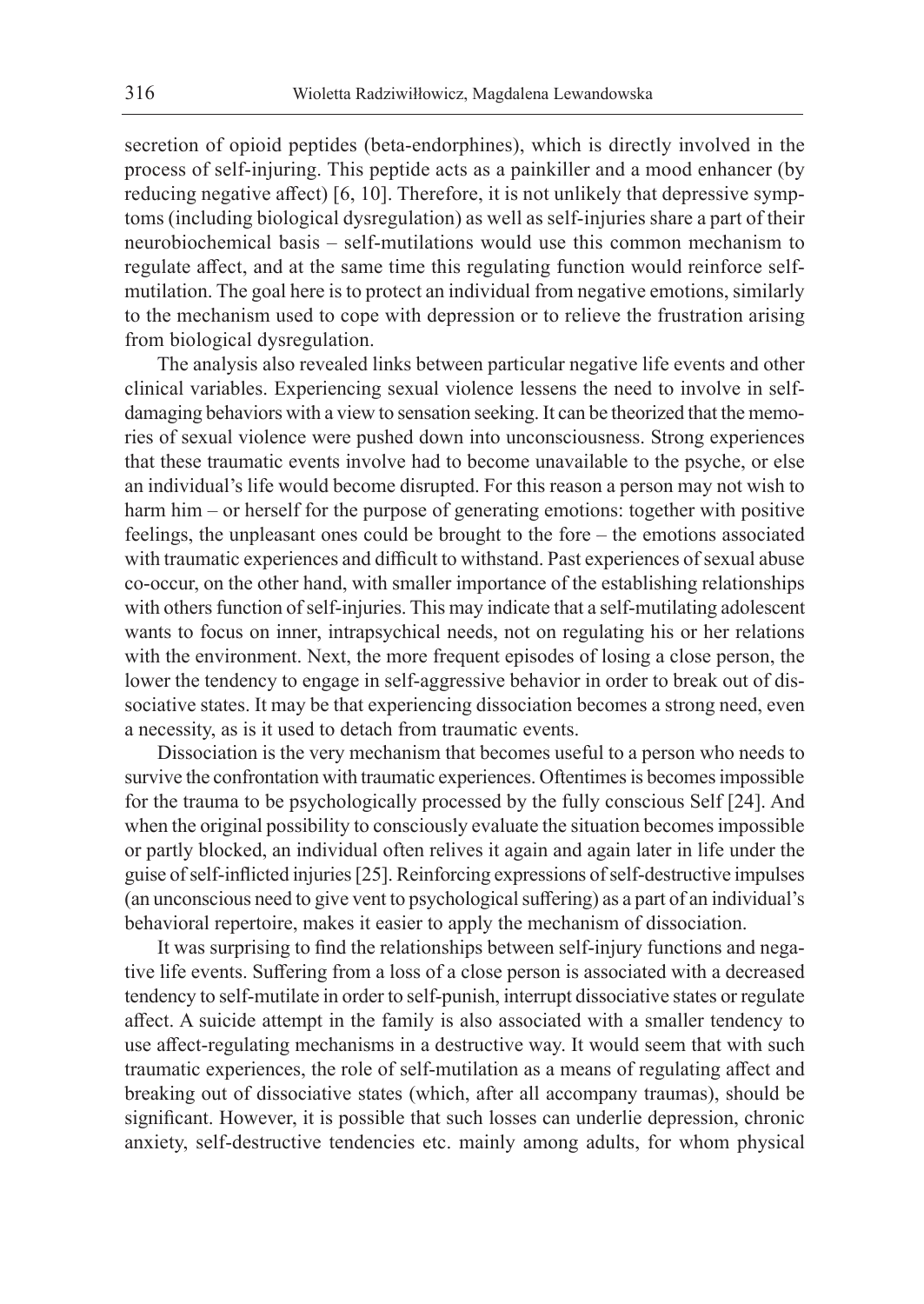and psychological pain is a factor connecting them with deceased friends and family members [26].

Apart from the above-mentioned relationships, three distinct groups of selfmutilating individuals were identified as a result of the cluster analysis. The groups differ among themselves in terms of which self-injury functions are most important, and the intensity of particular clinical variables.

Among those constituting the first and most numerous group, the most important functions of self-mutilation include: affect regulation, self-punishment and preventing suicide. The least important function is one associated with establishing peer relations. To all the other functions, average importance is attached. Such a constellation of functions indicates that patients from this subgroup look for whatever allows them to take control over their emotional states. For this reason, we say that they self-mutilate for the sake of intrapersonal regulation.

When it comes to clinical variables, these participants reported the highest intensity of negative feelings towards the body, depressive symptoms and disassociation (compared with the other two subgroups). It can be argued, albeit with a healthy dose of caution, that this is the case because intrapersonal self-injury functions are in a dominant position here. Being fully aware of one's mental world, experienced emotional states and how to regulate them may cause the clinical variables to take on higher values. Because of acute self-awareness and intense focus on their own experiences, these individuals are prone to severe mental suffering. Consequently, they employ self-injury functions that allow them to fix their attention on themselves and the processes of self-regulation, thereby temporarily reducing discomfort.

Persons belonging to the second subgroup are entirely different. Practically every self-injury function in this group was considered unimportant. The only moderately significant one was the peer bonding function. That almost all of the functions are deemed irrelevant to one's behavior may suggest that these individuals experience dissociative states so intensive that the true meaning of self-inflicted injuries is far beyond their realization. When compared with persons from other subgroups, they manifested the lowest levels of clinical variables; they experienced the lowest severity of depressive symptoms, dissociation and negative feelings towards the body. One hypothetical explanation is that these individuals display alexithymic features. Alexithymia (an overall inability to recognize and describe one's own feelings) is a phenomenon similar to dissociation, and these two often occur together. It may also be the only working defense mechanism, i.e., a means to cope with difficult, traumatic experiences. Alexithymic persons have problems with identifying and naming their own emotions, and with distinguishing emotional experiences from bodily sensations [27].

Assuming hypothetically that this subgroup can be characterized as having alexithymic traits, we can also argue that what follows is the tendency to treat mental life in a concrete and task-specific manner, and a lack of capacity to use symbolization or to reflectively comprehend sensations, feelings, behaviors, and events. With no self-injury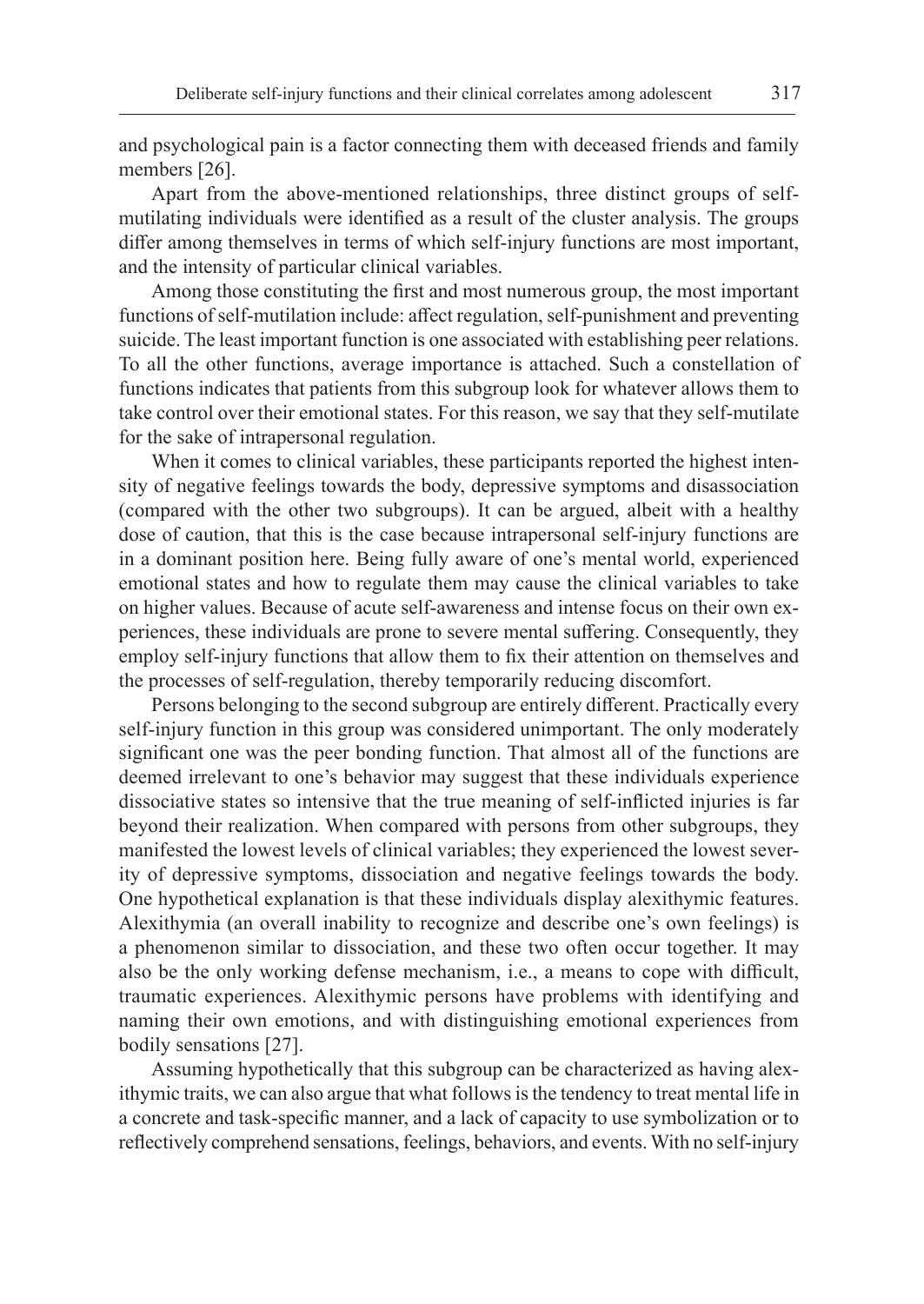function being really important, negative emotions and other unpleasant mental states are eased through action. A combination of little insight into oneself, and focusing on external phenomena rather than on inner emotional states leads to acting-out behaviors.

Patients who make up the third subgroup declare that all self-injury functions, excluding affect regulation, self-punishment and preventing suicide, are equally important as aspects of self-destructive regulation. We can therefore assume that among these prevail persons interpersonal functions. Despite the fact that patients in this subgroup ascribe importance to so many functions of self-harming behaviors, their scores in clinical variables are average (when compared with the other two subgroups). We can say with caution that high levels of interpersonal and lower levels of intrapersonal regulation indicate a fairly robust awareness of one's mental states. The average levels of clinical variables may be due to this peculiar constellation of considerable insight coupled with releasing self-destructive impulses, experiencing depressive states, dissociative states and negative feelings towards the body.

To sum up, future research should continue to examine the interactive or bi-directional influences of intrapersonal and interpersonal deliberate self-injury functions. It is likely that this functions may operate simultaneously to influence the occurrence and repetition of self-injury. This holds special importance for both prevention and intervention programs.

### **Conclusions**

- 1. The examined group of psychiatric adolescent inpatients is internally diverse in terms of dominant functions of self-injuries, which can be categorized into intra – and interpersonal.
- 2. Intrapersonal functions are associated with severe depression, dissociative symptoms, and negative feelings towards the body.
- 3. In cases of moderate intensity of depression, dissociative symptoms and negative feelings towards the body, both intrapersonal and interpersonal functions of selfmutilation are similarly important.
- 4. Further research is required to explain the fact that the lowest severity of depressive symptoms, dissociative symptoms and negative feelings towards the body co-occurs with no awareness of intra – or interpersonal functions of self-injuries.

## **References**

- 1. Eckhardt A. *Autoagresja*. Warsaw: W.A.B. Publishing House; 1998.
- 2. Babiker G, Arnold L. *Autoagresja, mowa zranionego ciała*. Gdansk: Gdansk Psychological Publishing House; 2003.
- 3. Kubacka-Jasiecka D. *Agresja i autoagresja z perspektywy obronno-adaptacyjnych dążeń Ja*. Krakow: Jagiellonian University Press; 2006.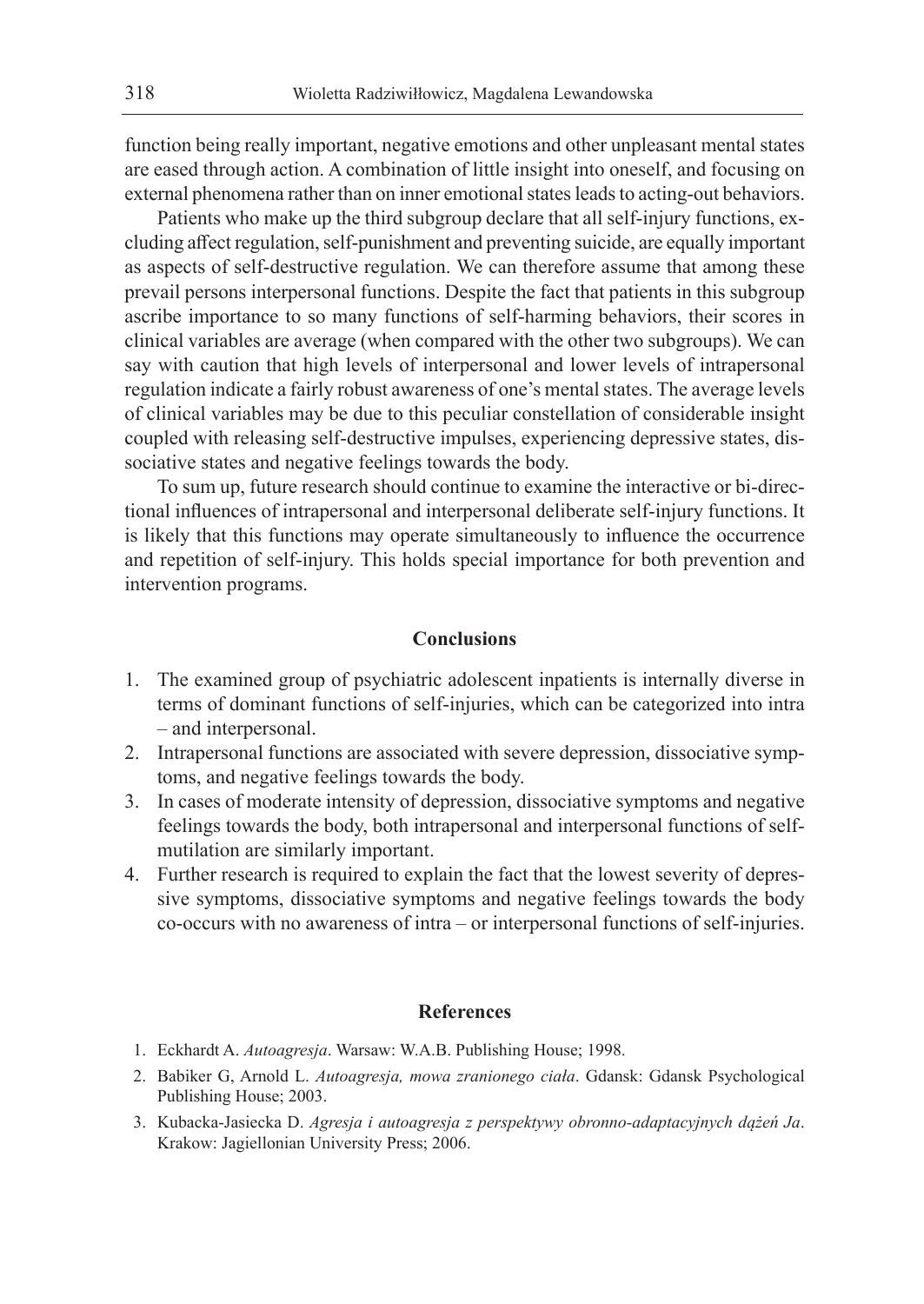- 4. Wycisk J. *Okaleczanie ciała. Wybrane uwarunkowania psychologiczne*. Poznan: Bogucki Scientific Publishing House; 2004.
- 5. Chodak M, Barwiński Ł. *Autoagresja jako forma radzenia sobie ze stresem przegląd zagadnień*. Psychiatria i Psychoterapia 2010; 6(1): 19–30.
- 6. Favazza A, Rosenthal R. *Varietes of pathological self-mutilation*. Behav. Neurol. 1990; 3(2): 77–85.
- 7. Suyemoto K, MacDonald M. *Self-cutting in female adolescents*. Psychotherapy 1995; 32(1): 162–171.
- 8. Chojnacka M, Karczewski T. *Samouszkodzenia*. Kalisz: Training Centre of the Prison Service; 2003.
- 9. Suchańska A, Wycisk J. *Samouszkodzenia: istota, uwarunkowania, terapia*. Poznań: Bogucki Scientific Publishing House; 2006.
- 10. Klonsky D. *The functions of deliberate self-injury: A review of the evidence*. Clin. Psychol. Rev*.* 2007; 27(2): 226–239.
- 11. Muehlenkamp J, Brausch A, Quigley K, Whitlock J. *Interpersonal features and functions of nonsuicidal self-injury*. Suicide Life–Threat. 2013; 43(1): 67–80.
- 12. Mirucka B, Sakson-Obada O. *Ja cielesne. Od normy do zaburzeń*. Sopot: Gdansk Pedagogical Publications; 2013.
- 13. Menninger KA. *Man against himself*. New York: Harcourt, Brace & Company; 1938/1985.
- 14. Zila L, Kiselica M. *Understanding and counseling self-mutilation in female adolescents and young adults*. J. Couns. Dev. 2001; 79(1): 46–52.
- 15. Klonsky D, Glenn K. *Assessing the functions of non-suicidal self-injury: Psychometric properties of the Inventory of Statements About Self-injury (ISAS)*. J. Psychopathol. Behav. Assess*.*  2009; 31(3): 215–219.
- 16. Hochlewicz A, Wciórka J. *Zaburzenia poczucia siebie w schizofrenii w ujęciu Christiana Scharfettera*. Post. Psychiatr. Neurol. 1997; 6: 295–308.
- 17. Kępiński A. *Melancholia*. Warsaw: PZWL; 1974.
- 18. Rabe-Jabłońska J. *Etiopatogeneza, symptomatologia i przebieg zaburzeń depresyjnych u dzieci i młodzieży*. Psychiatr. Pol. 1991; 25(2): 135–140.
- 19. Bomba J. *Depresja młodzieńcza*. In: Namysłowska I. ed. *Psychiatria dzieci i młodzieży*. Warsaw: PZWL; 2004. p. 266–279.
- 20. Gmitrowicz A, Rabe-Jabłońska J. *Zachowania samobójcze u młodzieży a zaburzenia psychiczne – wskazówki dotyczące postępowania*. In: Namysłowska I. ed. *Zaburzenia psychiczne dzieci i młodzieży. Wybrane zagadnienia*. Krakow: Library of Polish Psychiatry; 2000. p. 145–152.
- 21. Bomba J, Modrzejewska R, Pilecki M. *Depresyjny przebieg dorastania jako czynnik ryzyka powstawania zaburzeń psychicznych – piętnastoletnie badania prospektywne*. Psychiatr. Pol. 2003; 37(1): 57–69.
- 22. Zlotnick C, Shea T, Pearlstein T, Simpson E, Costello E, Begin A. *The relationship between dissociative symptoms, alexithymia, impulsivity, sexual abuse, and self-mutilation*. Compr. Psychiatry 1996; 37(1): 12–16.
- 23. Cubała WJ, Godlewska B, Trzonkowski P, Landowski J. *Wykładniki przewlekłej aktywacji prozapalnej układu odpornościowego w depresji*. Psychiatr. Pol. 2006; 40(3): 431–444.
- 24. Chrostowska-Buzun A. *Obraz ciała u dziecka po traumie*. Dialogi 2001; 3/4: 24–32.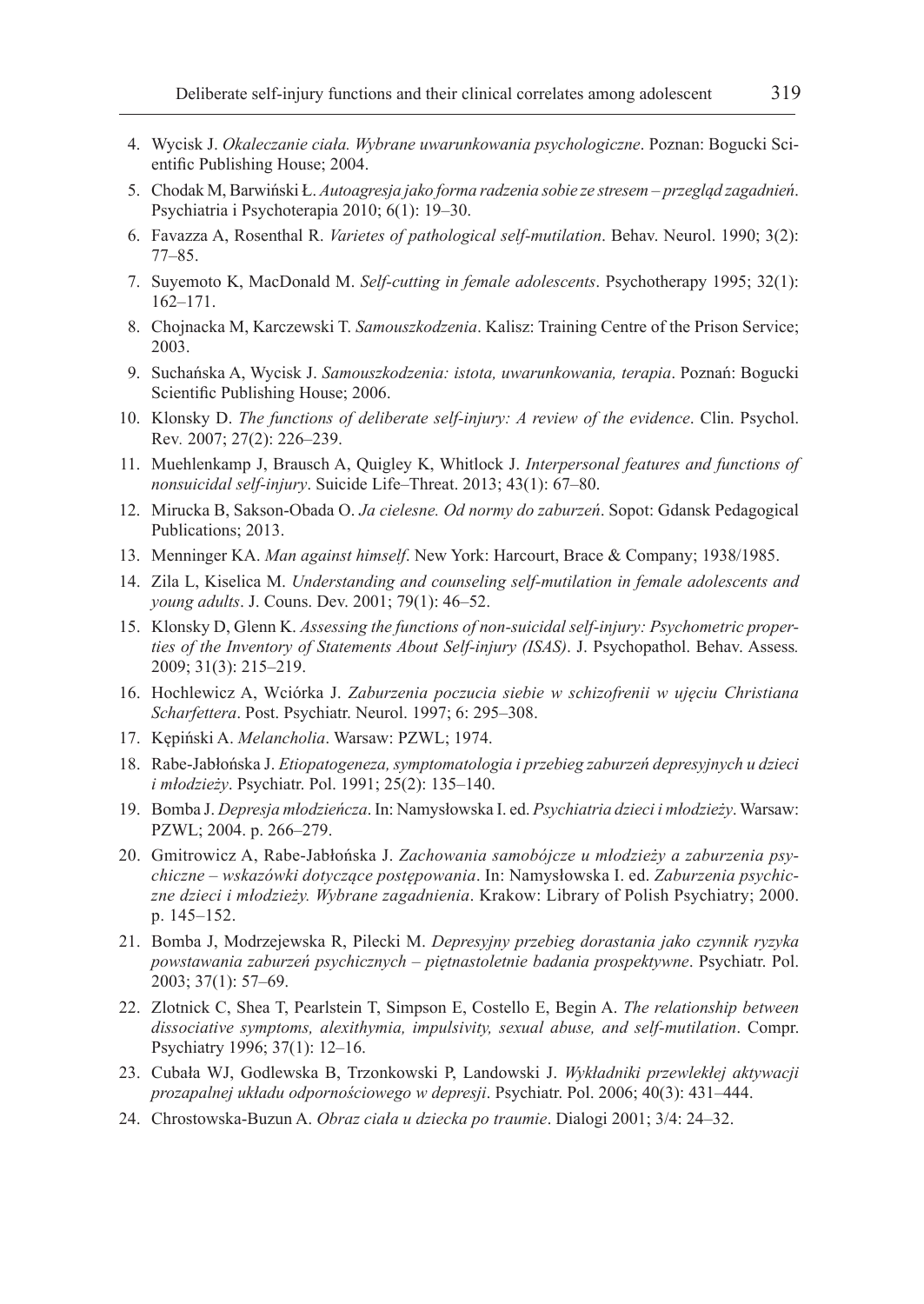- 25. Radny A. *Wpływ traumy na psychikę. Psychoterapia ofiary*. Roczniki Pomorskiej Akademii Medycznej w Szczecinie. Neurokognitywistyka w patologii i zdrowiu. Szczecin: Publishing House of Pomeranian Medical University in Szczecin; 2011. p. 106–119.
- 26. Hańbowski W. *W cieniu zmarłego obiektu*. In: Hańbowski W. *W cieniu zmarłego obiektu i inne studia przypadków*. Gdansk: Gdansk Psychological Publishing House; 2003. p. 48–65.
- 27. Tomalski R. *Trauma i dysocjacja w zaburzeniach jedzenia*. Psychoterapia 2007; 2(141): 17–27.

Address: Wioletta Radziwiłłowicz Division of Developmental Psychology and Psychopathology Institute of Psychology, University of Gdansk 80-309 Gdańsk, Jana Bażyńskiego Street 4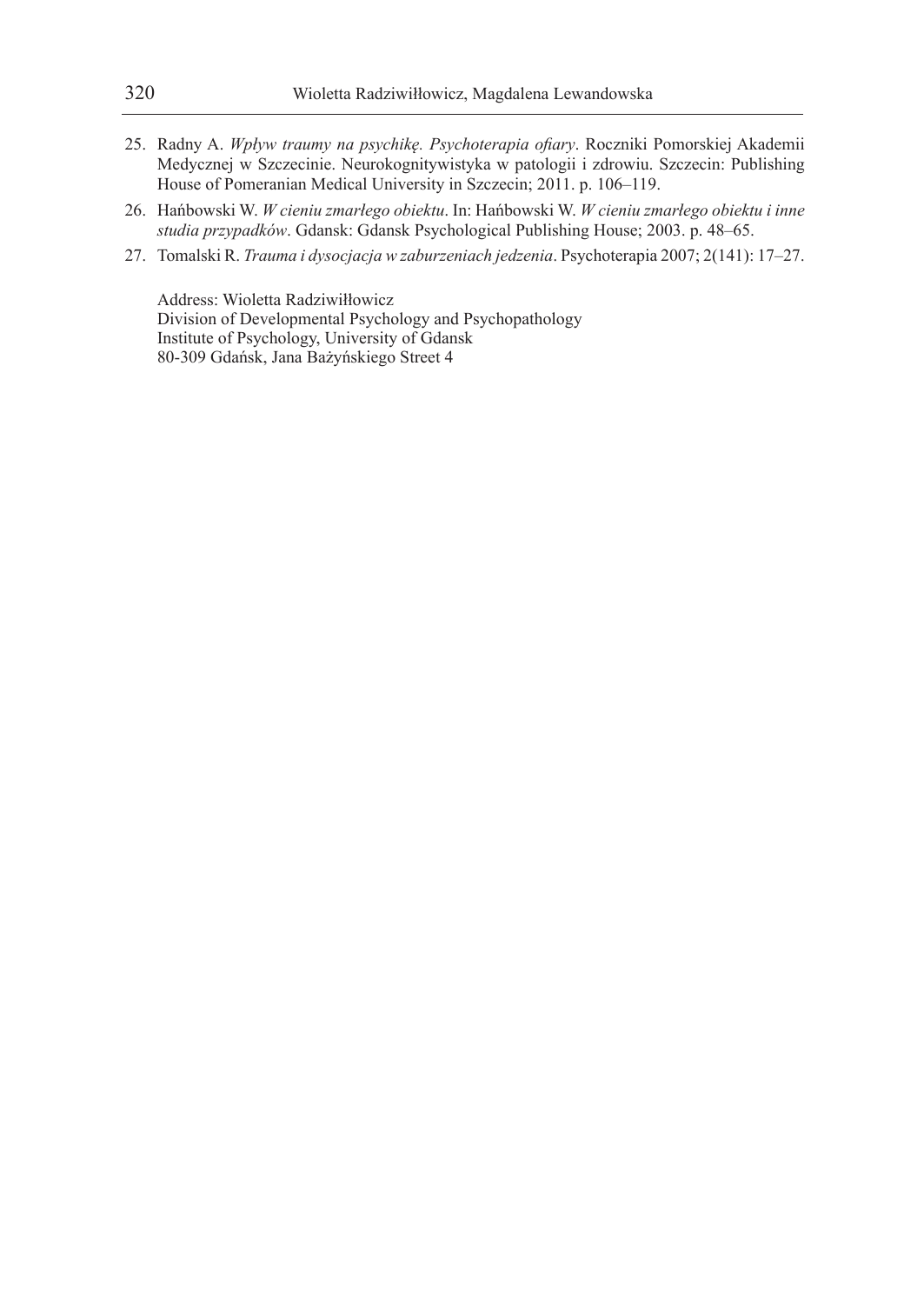# **Appendix**

# **Inventory of Statements About Self-Injury**

This inventory was written to help us better understand the experience of nonsuicidal self-harm. Below is a list of statements that may or may not be relevant to your experience of self-harm. Please identify the statements that are most relevant for you:

- Circle **0** if the statement is **not relevant** for you at all,
- Circle **1** if the statement is **somewhat relevant** for you,
- Circle **2** if the statement is **very relevant** for you.

| When I self-harm, I am                                                           | Response |
|----------------------------------------------------------------------------------|----------|
| calming myself down                                                              | 012      |
| creating a boundary between myself and others                                    | 012      |
| punishing myself                                                                 | 012      |
| giving myself a way to care for myself                                           | 012      |
| causing pain so I will stop feeling numb                                         | 012      |
| avoiding the impulse to attempt suicide                                          | 012      |
| doing something to generate excitement or exhilaration                           | 012      |
| bonding with peers                                                               | 012      |
| letting others know the extent of my emotional pain                              | 012      |
| seeing if I can stand the pain                                                   | 012      |
| creating a physical sign that I feel awful                                       | 012      |
| getting back at someone                                                          | 012      |
| ensuring that I am self-sufficient                                               | 012      |
| releasing emotional pressure that has built up inside of me                      | 012      |
| demonstrating that I am separate from other people                               | 012      |
| expressing anger towards myself for being worthless or stupid                    | 012      |
| creating a physical injury that is easier to care for than my emotional distress | 012      |
| trying to feel something (as opposed to nothing) even if it is physical pain     | 012      |
| responding to suicidal thoughts without actually attempting suicide              | 012      |
| entertaining myself or others by doing something extreme                         | 012      |
| fitting in with others                                                           | 012      |
| seeking care or help from others                                                 | 012      |
| demonstrating I am tough or strong                                               | 012      |
| proving to myself that my emotional pain is real                                 | 012      |
| getting revenge against others                                                   | 012      |